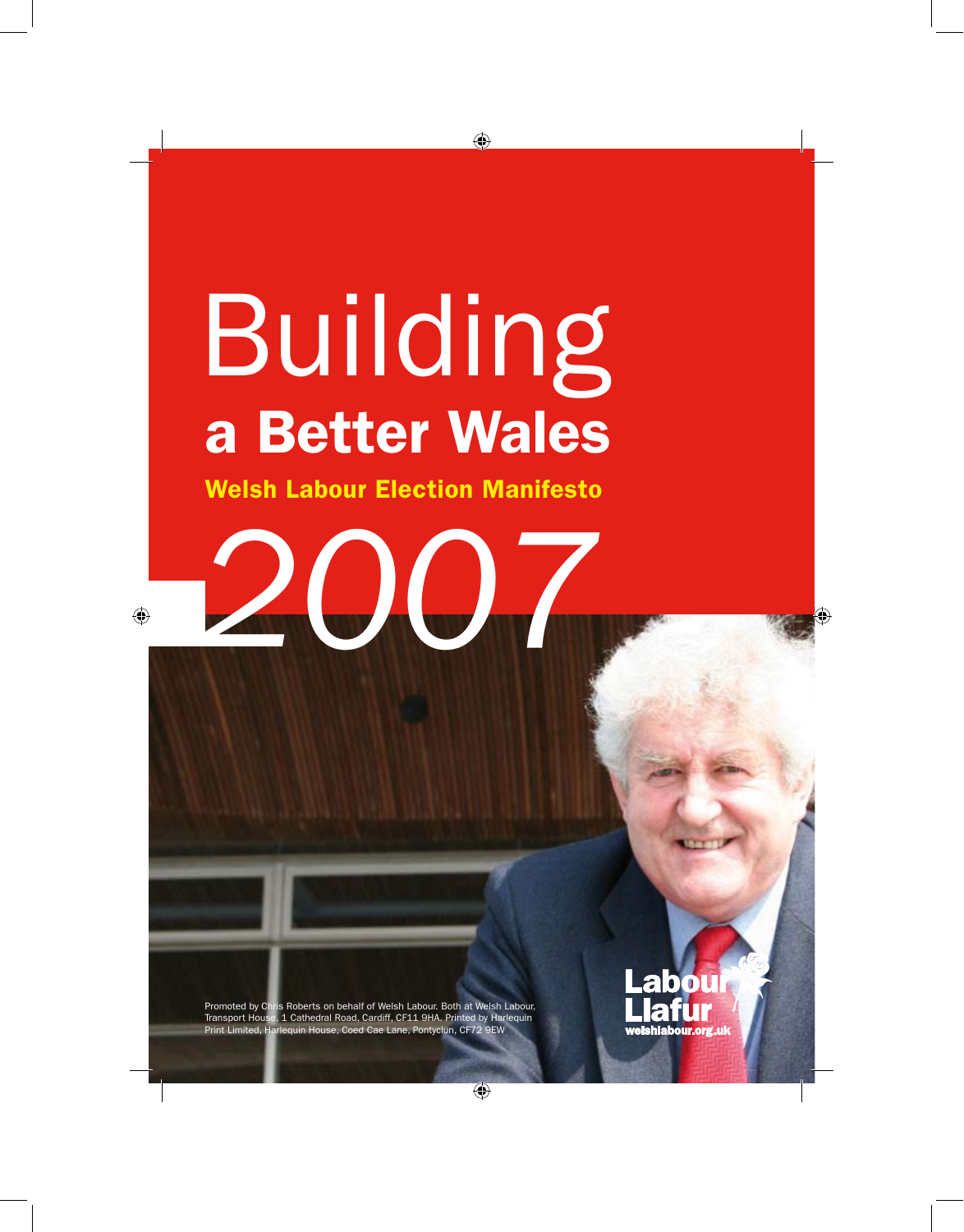#### ⊕

#### Eleven for Eleven

| 1.<br>25,000 Apprenticeships |  |
|------------------------------|--|
|------------------------------|--|

- 2. An extra Children's Bond for all children entering school
- 3. Maximum 26 weeks NHS waiting times from referral to treatment
- 4. Pharmacy-based NHS Drop-In Centres
- 5. 100,000 homes made energy efficient and 30,000 micro generation units
- 6. New not-for-profit nursing homes
- 7. Discounted rail travel for pensioners and 50 new train carriages
- 8. **£20 million national fund for the youth service**
- 9. 6500 new affordable homes

◈

- 10. Tidy Towns £16 million Clean-Up Fund for Welsh cities, towns and villages
- 11. Mobile Mammas extra support for Child Care

# Wales faces a choice of huge importance on 3rd May

A choice between a Labour Assembly Government which has created an extra 140,000 jobs in the Welsh economy, and an opposition which would undermine that strong and stable foundation.

A choice between a Labour Assembly Government which has brought hospital waiting times down to their lowest levels since records began, and an opposition which would abandon all targets and cut back on the investment programmes we have got under way.

A choice between a Labour Assembly Government determined to create safe, secure and prosperous communities in all parts of Wales, and an opposition which can't agree amongst themselves and would always funk the hard decisions needed to tackle crime and anti-social behaviour.

A choice between a Labour Assembly Government which can work to deliver the 5,500 jobs in the Defence Training Academy in South Wales and further wing investment at Airbus in North Wales, via a strong partnership with Labour in Westminster, or an opposition which wants to go-it-alone, treating the rest of Britain as the arch-enemy rather than a partner in Wales' progress.

A choice between a Labour Assembly Government ready to go with a full legislative programme, to make use of the new powers the Assembly will have from May 2007 onwards, and an opposition bereft of new ideas, addicted to whingeing and running Wales down, and with neither the experience or the competence to make the most of these new opportunities for Wales.

This manifesto is a grown-up programme for government for the 2007 – 11 Assembly term. People in Wales expect Labour to be both radical and responsible. This manifesto is responsible because every item in it has been costed and will be delivered if we are elected. It is radical because it turns with new vigour to tackle the major challenges we face now in Wales – new issues like climate change, and persistent problems like child poverty.

Voting Labour on May 3rd will ensure that prescription charges remain a thing of the past in Wales; that new £1.5 billion European funds remain available to West Wales and the Valleys for the next seven years; that massive new investment in health, education and transport brings world class public services to all parts of Wales.

But, I have to issue one warning.

If you want a Labour Government – you've got to vote for it.



It won't happen without your vote.

#### It won't happen if you leave the job of voting to your next-door neighbour.

The Tories in Wales are waiting to get back into government through the back door. They have spent the last four years plotting and planning with their allies in Plaid Cymru and the Lib Dems to put themselves back in charge of your health service, or your schools or your jobs.

You may think there is no way that could happen – but it could, if you just stay at home and let it.

In a democracy, there is a sure and certain way in which you can make sure that the progress which has been made in Wales over the past ten years continues.

#### Vote Labour – and then Vote Labour again.

Help us to make sure that our best days in Wales are yet to come.

Rhodon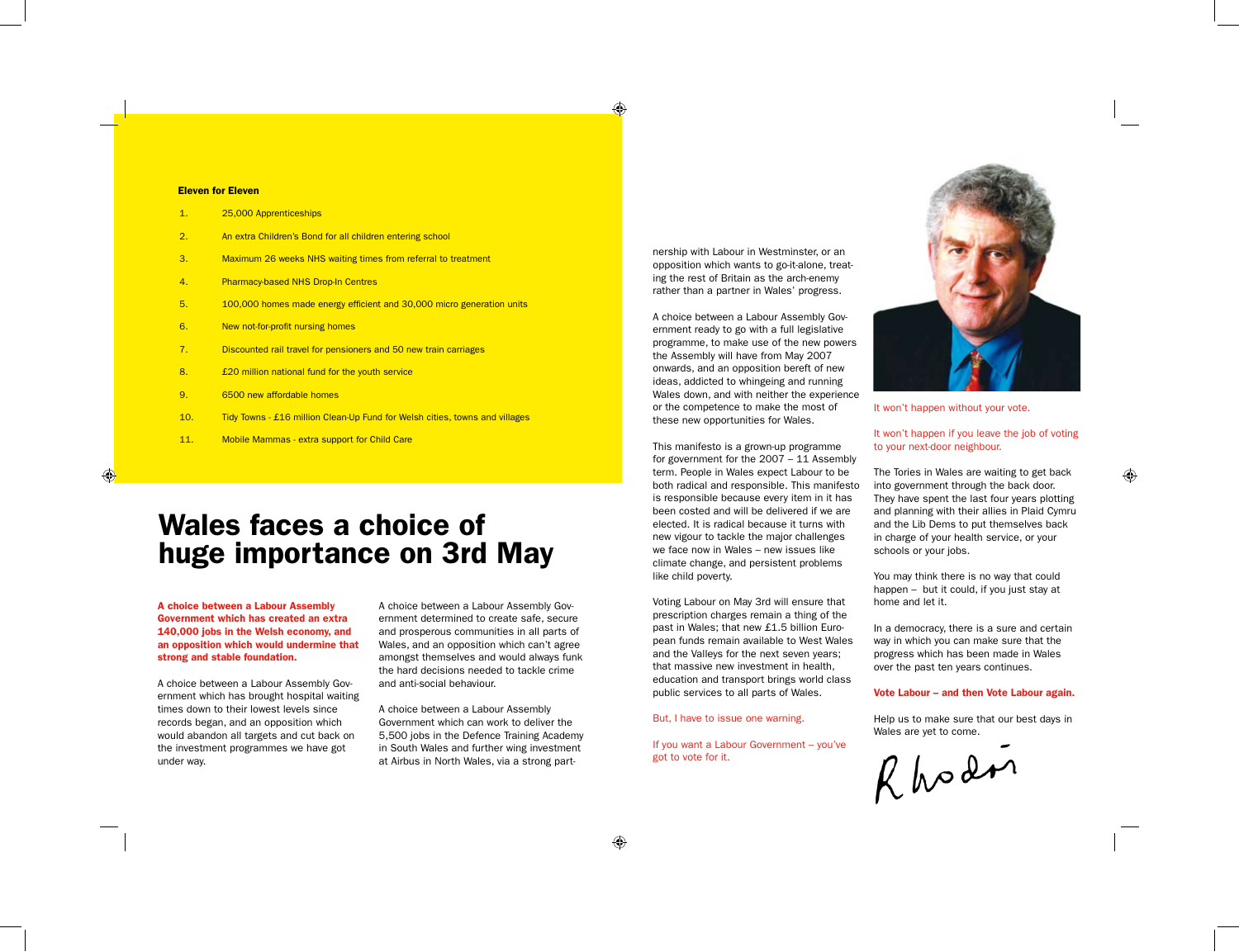introduction Peter Hain  $\overline{4}$ 

# The Tories would take Wales back

With Labour, Wales has made enormous strides since 1999. There are more people in work than ever before, record investment in our health service, free prescriptions for everyone and more help for older people.

This progress hasn't happened by accident. It happened because of the decisions taken by Rhodri Morgan and his team – and because of the strong Welsh Labour partnership at the Assembly and Westminster.

There is a clear choice on 3 May: forward with a strong Labour team at the Assembly and Westminster or back to a failed Tory past of cuts, recession and unemployment.

Whether it is tackling child poverty, helping more people into work or making our communities safer and stronger, Wales needs that strong Labour partnership to continue.

The alternative is the nightmare of the Tories back running our schools and hospitals. We don't need a crystal ball to know the damage they would do to Wales. Their legacy to Wales was a health service on its knees, crumbling school buildings, mass unemployment and communities and families with no hope for the future. The Tories haven't changed. They would take us back to unemployment, soaring waiting times and cuts to training. A vote for Plaid Cymru or a vote for the Lib Dems will help the Tories win.

Today, Wales has been transformed into a modern, vibrant country where we can be proud of our past but optimistic about the future.

Help Rhodri and his Assembly team build a better Wales by voting Labour on 3 May.



| $\sqrt{\Phi}$ |  |
|---------------|--|

contents 2007

# Building Building Contents

06: Better Health for All

⊕

 $\bigoplus$ 

14: Quality jobs in a small, clever country

20: Education and Opportunity for all in a Learning Country

25: Stronger, Safer Communities

32: A Fair Wales

36: A Green Wales



*2007* Welsh Labour Election Manifesto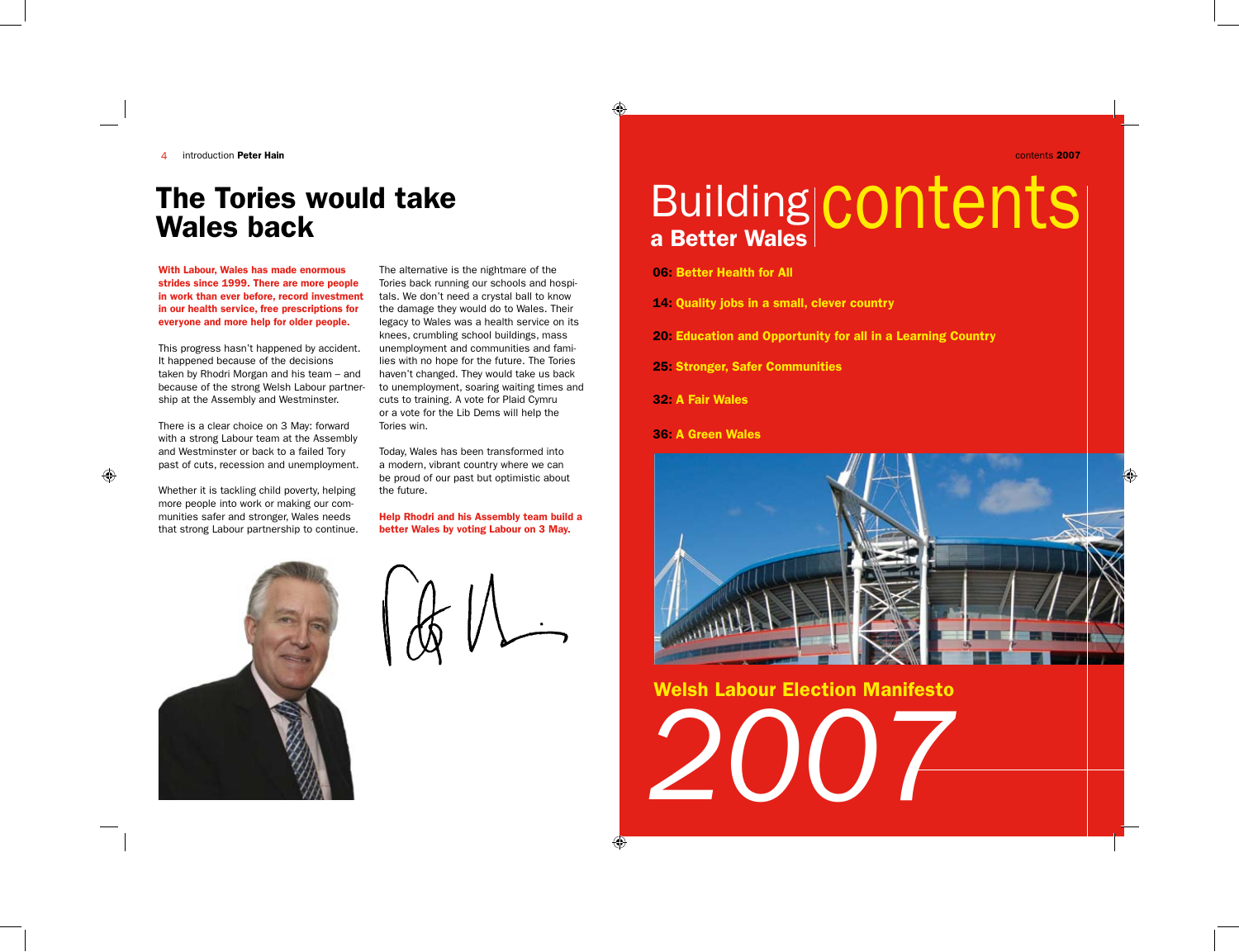# Better Health For All



#### Introduction

Labour is and always will be the party of the NHS. We founded the NHS because of our belief in the principles of social solidarity and equity.

Some of the challenges now facing the NHS in Wales are greater than ever: an ageing population, advances in medical science and rising patient expectations. Our mission is to make the NHS the envy of the world: a health care system universally free at the point of need, with locally based services tailored to patient needs and healthier lives.

In 2003 we promised more resources for the NHS and improved access to services for patients. At this election we are proud to be able to stand on both our record of having doubled the NHS budget and increased NHS staffing by one third since devolution, including more than 8,000 more nurses and over 500 more hospital consultants. We have abolished prescription charges and waiting times longer than eight months are now virtually gone. And we will keep prescriptions free for all.

#### Improving health



We know that a modern health service is about much more than treating people when they are sick. It must also be about tackling health inequalities and giving people the practical support they need to lead healthier lives.

Labour in the Assembly has pioneered initiatives to help improve people's health through such diverse schemes as the free breakfasts in primary schools, free swimming for older people and Health Challenge Wales. We will build on this success by investing £190m in health promotion and improvement over a third term.

We will continue to implement a fairer health funding formula to improve health in our less well off communities. We will extend the scope of the Health Inequalities Fund to help improve treatment for

patients with complex and chronic health conditions, such as Parkinson's and heart disease. By 2012 we will cut deaths from cancer and strokes by 20 per cent.

As of April 2nd 2007 smoking in enclosed public places in Wales is banned. This measure alone will help to save an estimated 400 lives a year in Wales. We will build on this by increasing investment in the NHS smoking cessation service by 65% to help more people to quit and provide more locations where the service can be accessed. We will work with employers and trade unions to promote health and well-being in the workplace and following a review of the GP exercise referral scheme, where doctors can, for example, prescribe free entry to gyms, we will bring forward proposals to make the scheme more widely available.

To help improve the health of children in Wales we will improve the quality of food in schools, hospitals and other public premises, and increase investment in improving our school kitchens. By the end of our third term we will have invested £34m in improving school food standards. We will build on the success of the free swimming initiative, for example by providing opportunities for children in Wales to swim free in local council pools on the weekends. We will expand the school nursing service to encompass the well being of young people both within and beyond school hours.

In a third term, we will use the 2006 Government of Wales Act, to seek new powers to strengthen the law in relation to the protection of children and to reduce the rate at which children in Wales are removed from families and into local **authority** care by helping prevent problems from escalating into a crisis.

#### Improving Health

Labour has banned smoking in public places, a move which will help to save 400 lives a year.

● To help improve the health of children in Wales we will improve the quality of food in schools, hospitals and other premises, and increase investment to improve our school kitchens

**By 2012 we** will cut deaths from cancer and heart disease by 20 per cent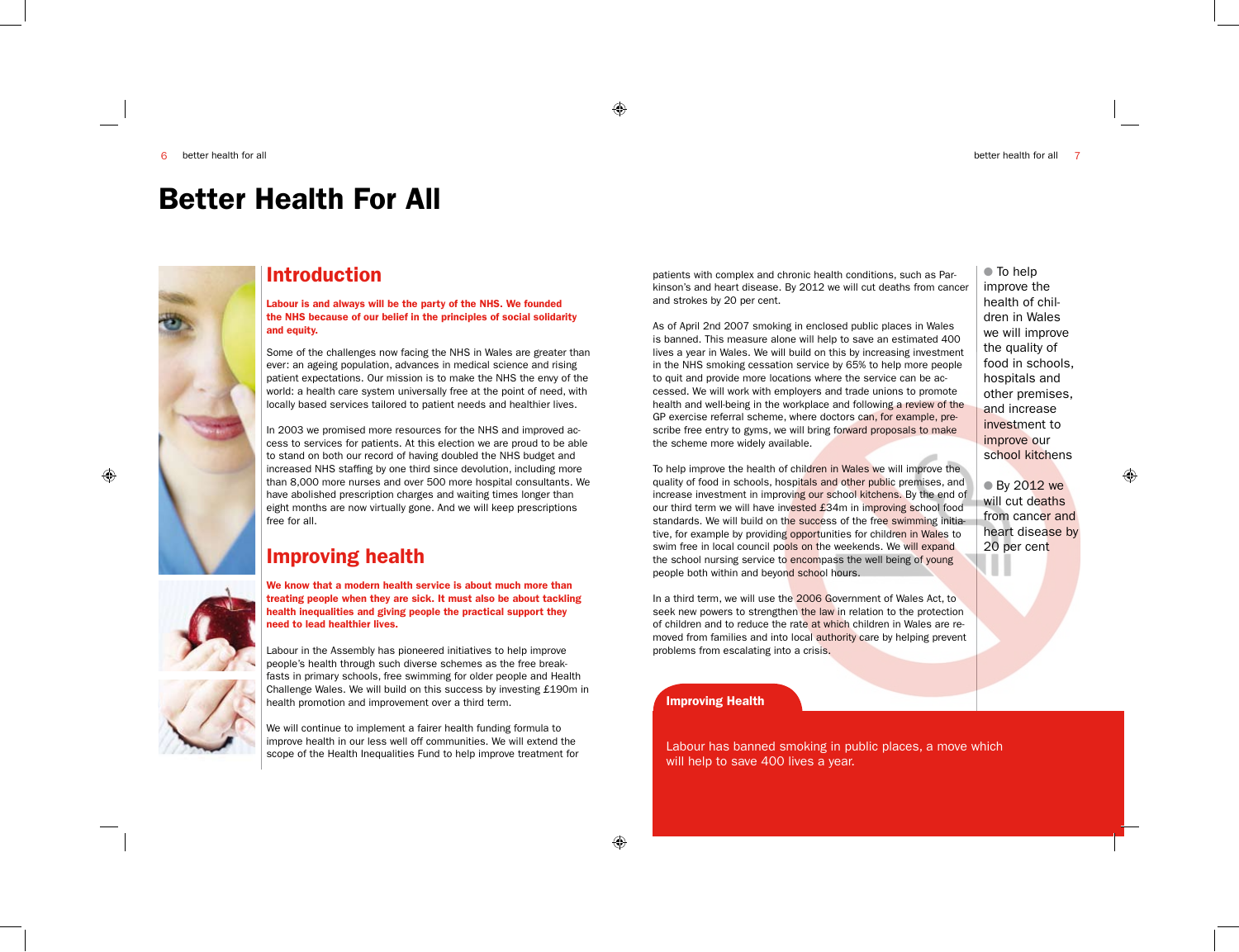$\mathsf{R}$ better health for all better health for all

● With Labour investment in the NHS has doubled since 1997

 $\bullet$  Today there are 8,000 more nurses and 500 more hospital doctors

We will increase the number of salaried GPs, so that 10% of the whole GP population is employed on a salaried basis, especially in areas where the challenge of recruitment and retention is greatest. We will expand the range of treatments and therapies carried out in GP surgeries and increase the number of nurses qualified and able to prescribe medicines independently and provide other services.

Primary care, such as GPs, community nursing and pharmacists, provide ninety per cent of all patient contact with the NHS. This is why, as promised, Labour has continued to invest in improving primary care services and improving patient access to primary care. We will put the patient first by making services flexible, accessible and responsive and by providing more treatment in the community

The new GP contract is helping the NHS to identify and treat more patients with long-term illnesses such as diabetes, heart disease, serious mental illness and asthma. Access to primary care has been improved, as evidenced by ninety-three per cent of patients seen within 24 hours of the request. We will continue to provide extra resources to help practices to offer pre-booked appointments with a doctor of a patients' choice and we will reform the out-of-hours GP service to make it easier for patients to access. We will work with GP practices and Local Health Boards to help them extend their

Putting patients first

and as close to home as possible.

surgery hours to evenings and the weekends.

We plan a greater role for local pharmacists, particularly in carrying out routine checks for conditions such as type-2 diabetes, high blood pressure and heart disease. We will develop pharmacy-based NHS drop in centres to make health care more convenient for patients



Waiting times

By December 2009, no patient will wait more than 26 weeks for treatment from the time they are referred by their GP.

Investment in local dental services has increased by ninety per cent since 1999 and a new dental contract has been agreed, with 98 per cent of dentists signed up. In 2006 alone over 200,000 dental places were created thanks to Labour's new dental contract. A third term will see continued investment in improving dentistry services and we will ensure that all people who want one can have access to an NHS dentist.

Huge progress has been made in cutting long waiting times for hospital treatment, with virtually no one waiting more than eight months for a hospital appointment or treatment and most people being referred within three months. Waiting times for cancer treatment, diagnostic tests and therapy have also been slashed dramatically. With Labour, by the end of 2009 no one will wait more than 26 weeks for the total patient journey from referral to treatment, including therapies and scans. Most people will be treated more quickly than this. In the first year of our third term we will halve the time taken to carry out diagnostic tests. The Tories would abolish all targets in the NHS, undoing years of progress and leaving patients facing long waits for treatment.

We will reform the way NHS Trusts are managed so as to end for good the Tory model of competition for patients and resources and improve Trust accountability to local communities. Collaboration, not competition, will define the Welsh NHS. We will commission an independent analysis of managerial capacity and administrative costs in the Welsh NHS, and use its findings to underpin our drive to move as much money as possible to frontline services.

Over our second term we have invested more than £700m in modernising hospital and primary care services, far exceeding the £550m, promised in our 2003 manifesto. Seven new hospitals have been built or are on the way from Porthmadog to Rhondda, Cynon Valley, Merthyr and Ebbw Vale and from Holywell and to Pembroke Dock plus a major new Mid Valleys hospital serving the borough of Caerphilly.





◈

**Over our** second term we have invested more than £700m in modernising hospital and primary care services, far exceeding the £550m, promised in our 2003 manifesto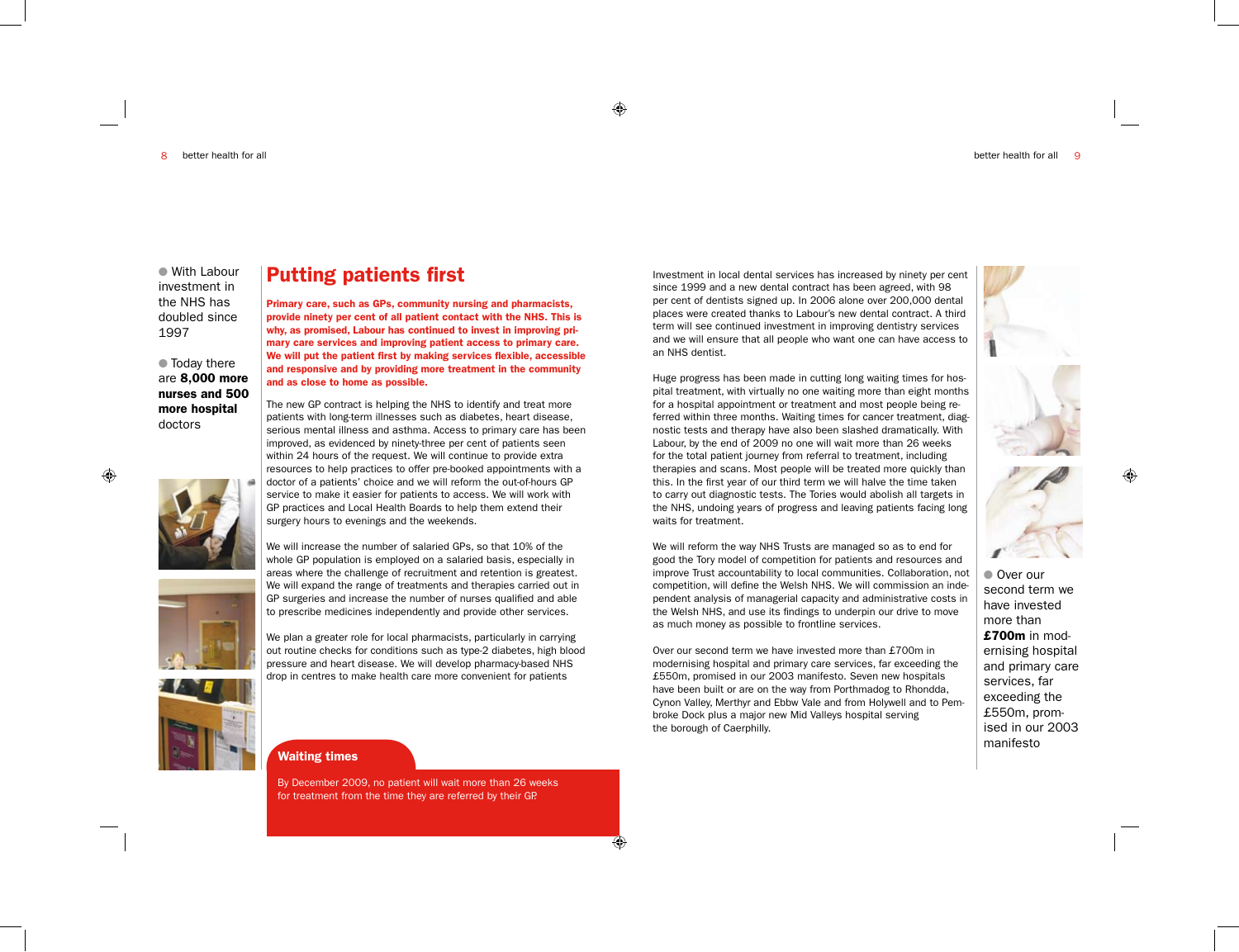



◈

 $\bullet$  We will end competitive tendering for hospital cleaning contracts to ensure that hospital cleaning staff are employed directly by the NHS and are managed directly by clinical staff

In our third term we will invest over a billion pounds to continue the modernisation of NHS buildings and infrastructure such as ICT, diagnostic imaging, for example MRI scanners, and treatment equipment. This will help the NHS to respond to illnesses and conditions more quickly and less invasively than ever before. We will work with the voluntary sector and expert providers to increase the availability of home renal dialysis for patients who can be better treated at home.

All communities will have ready access to safe, quality assured, core hospital services. In addition, the range of specialist services available at local hospitals or in the community will increase. We will provide centres of excellence where the full range of specialist services will be available, wherever practicable in Wales. Labour believes that every patient is entitled to the best possible treatment – not just the best which might be available locally. That is the principle that will continue to guide our actions during a third term.

We will provide free parking at NHS hospitals for patients requiring chemotherapy, radiotherapy and renal dialysis and ensure better access to season ticket arrangements for others with cheaper rates for regular visitors. Working with patient groups we will also review telephone and TV services to ensure fairness and value for money for patients. To reduce the burden on patients and their families we will reduce the bureaucracy involved in claiming for travel expenses for treatment.

We will end competitive tendering for hospital cleaning contracts to ensure that hospital cleaning staff are employed directly by the NHS and are managed directly by clinical staff on wards. We will use performance management systems, not cost and competition, to make sure services continue to improve.

In a third term Labour will develop and implement a Cancer Plan for Wales, including a commitment to achieve and maintain short maximum waiting times for diagnosis and treatment. This will include a commitment to the most up-to-date equipment, such as the new CT Scanner at Velindre Hospital, coming on stream in April 2007, new MRI scanners in Merthyr, Bro Morgannwg and Swansea, and new

linear accelerators at Velindre and the North Wales Cancer Treatment Centre. We will end the postcode lottery of care for cancer patients by ensuring the implementation of robust national standards by 2009. Alongside this we will provide £2 million to fund the core work of voluntary hospices in Wales, the first time help with running costs has ever been available.

Labour is investing in a radical programme of reform of the Ambulance Service and is working with patients and communities to ensure that they receive the service they need. Last year, Labour invested an additional £70 million to provide 116 new Emergency Ambulances and 67 Patient Care Service Vehicles as well as a state of the art radio-communication and vehicle location technology. Working with management and staff, we will transform our ambulance service from being the transport agency for the NHS into a genuine mobile health care delivery service.

Using the Assembly's new powers we will legislate so that patients and staff in Wales have a reformed and comprehensive system of redress, easier to understand, quicker to operate, and capable of learning lessons, to prevent problems from reoccurring in the future. As the independent voice of patients in the NHS, our Community Health Councils have a crucial role to play in making sure that our health policies are responsive to the needs of patients.

The NHS is a massive employer and economic force in Wales. We are committed to reducing the environmental footprint of these services through the promotion of an NHS sustainable development plan. By 2012 we will have ensured that the whole NHS estate is carbon neutral.

Better for patients

on wards and the scaling at venture ruspital, coming on stream in April 2007, new We will provide free parking at NHS hospitals for patients requiring<br>The will provide free parking at NHS hospitals for patients requiring chemotherapy, radiotherapy and renal dialysis.

**Labour will** develop and implement a Cancer Plan for Wales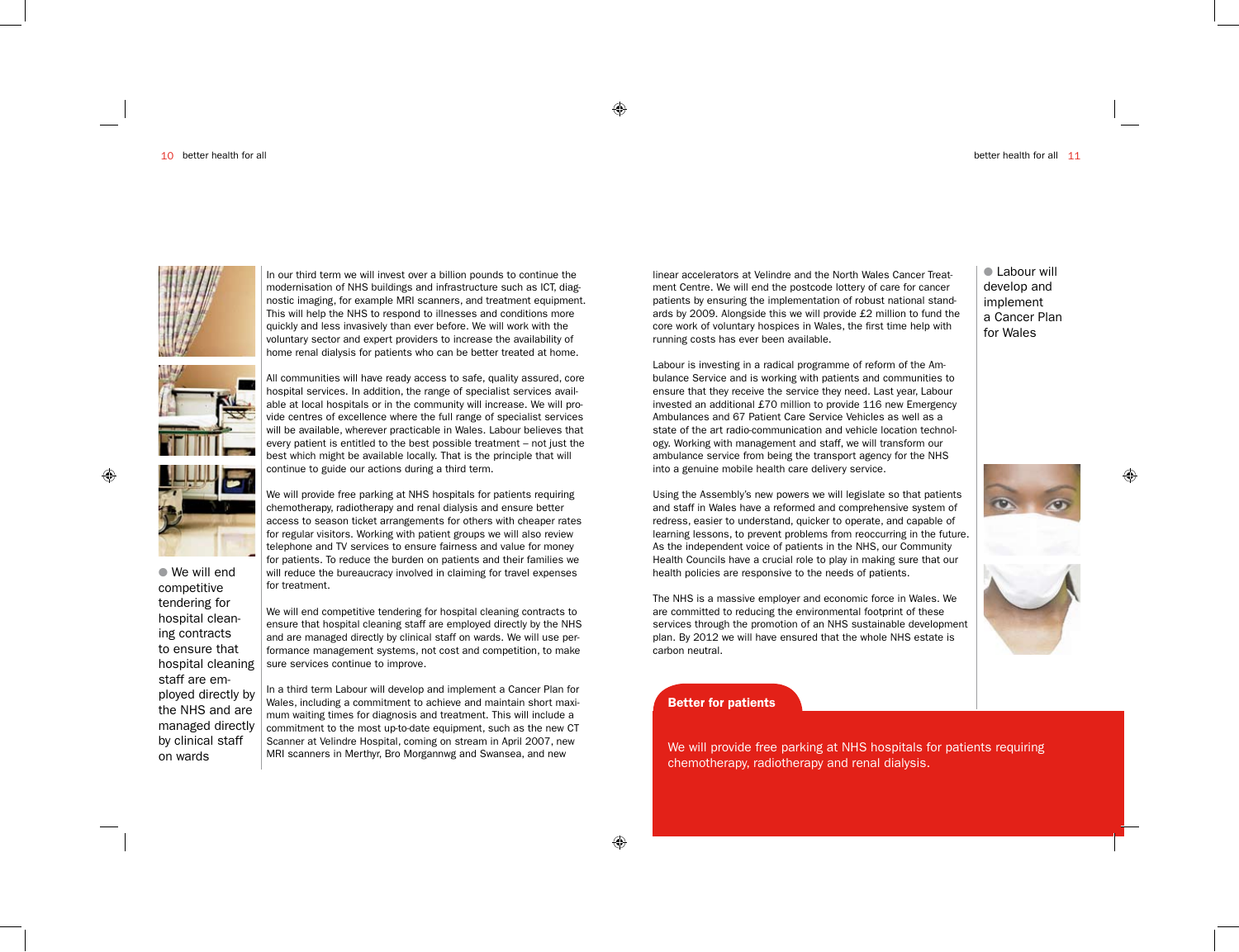

#### Investment in social care

Labour understands the importance of world-class social care services. This is why annual investment in social care has increased to more than £1 billion – a real terms increase of 27% between 2003 and 2007.



◈

 $\bullet$  To help people live independent lives in their own homes we will continue to modernise community equipment and telecare services

In our third term we will implement our long term vision for reforming and improving social services for the most vulnerable and at-risk in our society. We will develop a pattern of care which will provide protection, promote independence and which will facilitate service users achieving their full potential. It is crucial that we listen to and fully involve service users and carers in care plans and policy development in this key area.

In a third term we will increase the capacity of social care services by investing in the social care workforce. Backed by a national workforce plan, we will improve the skills and qualifications of people working in the social care sector regardless of their employer so that at least 50% of care staff in residential homes are qualified to NVQ level 2 in care, or its equivalent, while all managers of care homes are professionally qualified in social work or nursing and hold an NVQ level 4 in the management of care.

Even though 80% of the cost of home care services is met from the public purse, we realise further improvement is needed. We will further reform charging for home care services, making 10,000 disabled people better off and totally exempting 4,000 disabled people from all charges. We will also seek new powers to allow a third-term Labour Assembly Government to amend the law in relation to charging for domiciliary care, so that charges for similar services are made more consistent and less variable across Wales.

To help people live independent lives in their own homes we will continue to modernise community equipment and telecare services.

Building on the recommendations of the Beecham Review, Local Service Boards will be established covering each local authority area to bring together key public service delivery bodies. We will demand

greater joint working and collaboration between different agencies, particularly in relation to the care needs of the elderly and of the most vulnerable. The work of the Boards will be backed by Local Service Agreements and by a set of national standards. This will ensure that people across Wales get the level of service they are entitled to.

Labour has succeeded in reducing substantially delayed transfers of care. This has helped to ease the pressure on hospitals and on the NHS, and ensured that people receive the care they need as close to home as possible. However further progress is needed and needs to be sustained over the long term. Reducing delayed transfers of care is an area where we will expect to see effective joint working and progress through Local Services Board. We will help develop new not-for-profit nursing homes to provide older people and their families with the security they need.

Carers play an invaluable role in every family and in every community in Wales. We will review our Carers Strategy to bring it up to date and to support the role of carers better, including additional investment in respite care services. We have recently provided an additional £3 million fund for carers who look after people with long term mental health problems and we will provide an additional £1 million for emergency respite care services. We will increase residential care services, including from local authorities and the private and not-for-profit sectors. Through investment and targeted action we will work to improve the health and well-being of carers. We will carry out an audit of the Welsh NHS with a view to preventing age discrimination, in terms of employment or treatment.



 $\bullet$  We will review our Carers Strategy to bring it up to date and to support the role of carers better, including additional investment in respite care services





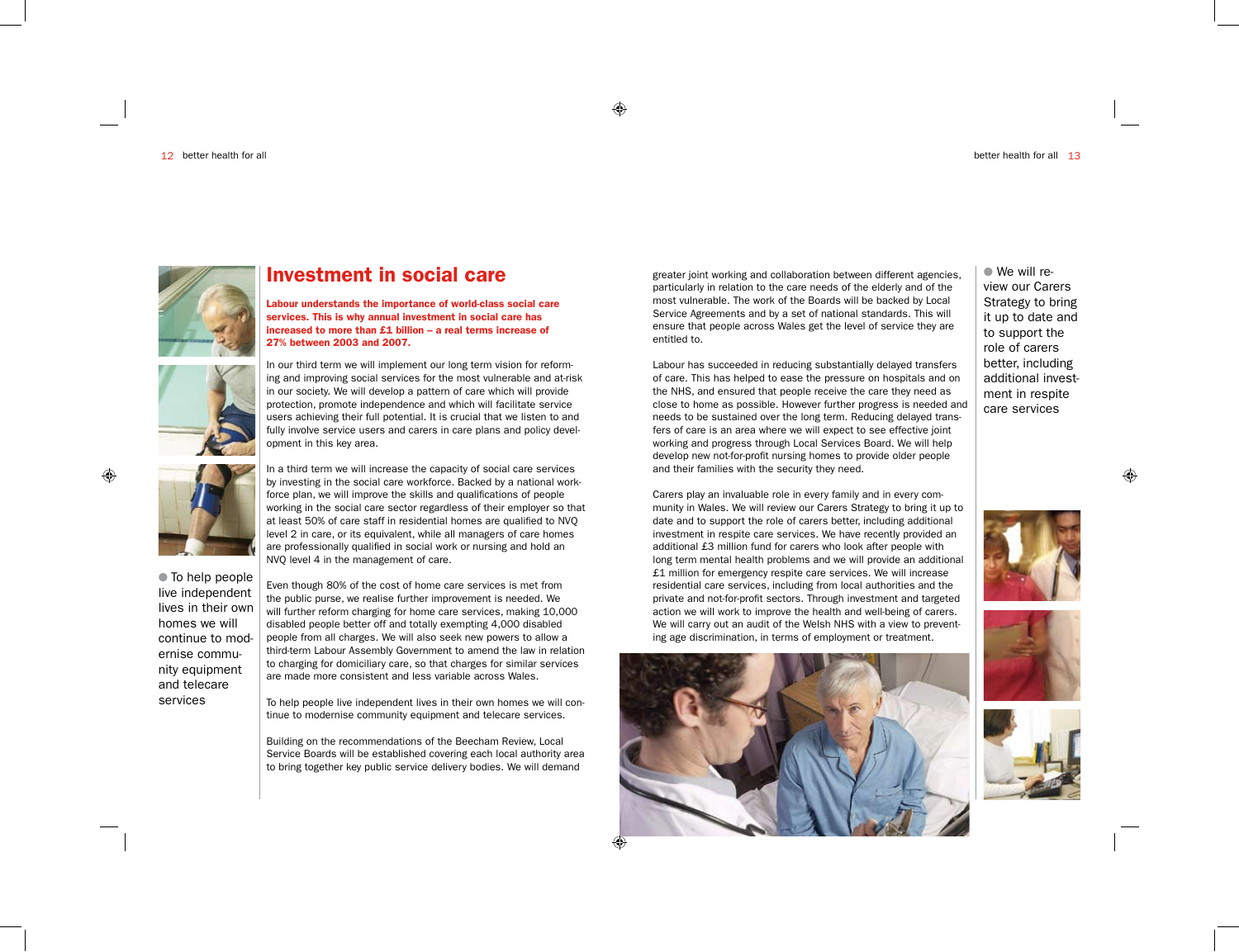# Quality jobs in a small, clever country



#### Introduction

With Labour in Government the Welsh economy is being rapidly transformed. Today in Wales there are more people in work than ever before and total jobs are up 140,000 since devolution eight years ago. Employment has risen much quicker and unemployment fallen far faster in Wales than in the UK as a whole. When Labour in the Assembly took office eight years ago unemployment was 30 per cent higher in Wales than in the UK as whole – today it is five per cent lower.

But there is much more to do to make sure that people and business in Wales can enjoy the fruits of success in the highly competitive and technologically advanced economy of the 21st century. With Labour, Wales will rise to the challenges of open markets, climate change and growing competition from the emerging giants of China and India.

A third term Labour Assembly Government will place innovation, skills and science at the heart of the Welsh economy. We will build a successful, sustainable economy by developing the modern infrastructure that business needs and by helping people fulfil their potential.

● More than £700m support for business since 1999

It was Labour that secured Objective One status for 2 million people living in West Wales, the Valleys and much of North Wales for the 2000 – 2007 period. The success of the scheme speaks for itself. Unemployment in the Objective One area has fallen faster than in the rest of Wales and household income has risen faster than in the rest of Wales and in the UK as a whole. More than £3 billion worth of investment has been secured and over 40,000 jobs either created or safeguarded. Labour has now gone on to deliver the successor programme to Objective One covering the period 2007 – 2013. East Wales will also continue to benefit from EU programmes. In our third term we will focus this support on projects that raise skills and that provide lasting high quality employment opportunities and support for business.

#### An economy fit for the challenges of the 21st century

The future success of the Welsh economy will be decided by how well we develop our skills, embrace new technology and use science as a driver of economic growth. In our third term we will put skills, science and innovation at the heart of our strategy for the Knowledge Economy.

To enable us to achieve this we have developed a distinctive science policy for Wales. This sets out our long term vision, and will enthuse future generations with a passion for science and technology. We will develop the learning opportunities for our young people so that we develop the skills and understanding necessary to support successful modern businesses. We will support the development of new, world-class National Business Research Centres at our universities.

We will foster ever closer ties between higher education and industry to help maximise the benefits of emerging technologies and innovations in the market place. Labour will place Wales at the cutting edge of technological advancement by continuing our financial support for enterprise, innovation and technology. Exploiting the expertise in our universities will be a motor for future economic growth and jobs. We will take steps to support the commercialisation of university research. We will place a new emphasis on creating a Digital Wales. Wales will be the first home nation to switchover entirely to digital TV signals. Creative Business Wales and the whole Assembly Government will ensure that Wales gets maximum benefit from these changes.

#### More people in work

Today with Labour there are more people in work than ever before with total jobs up **140,000** since devolution eight years ago.







◈

 $\bullet$  New business research institutes at our universities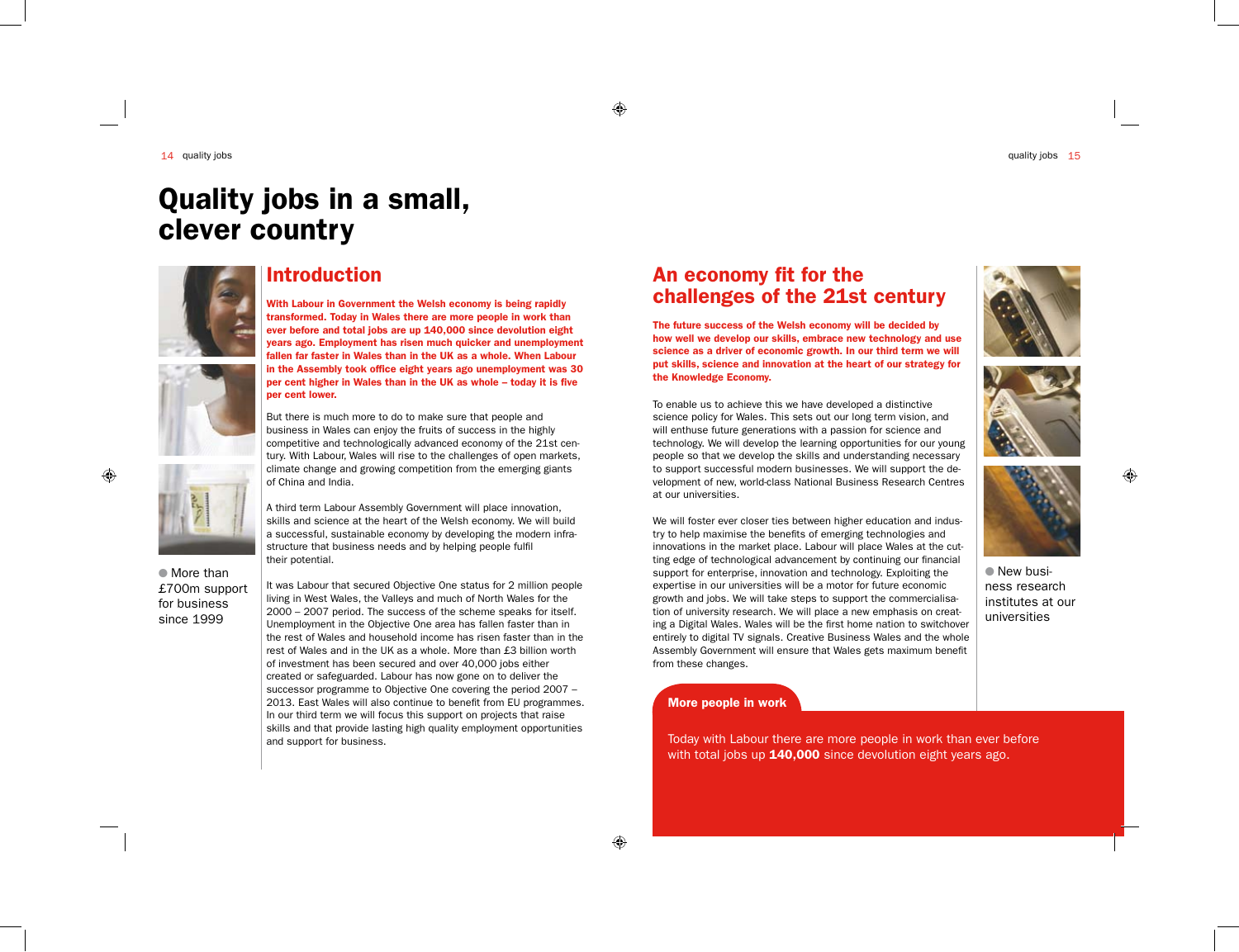

 $\bullet$  We will introduce a Single Flexible Investment Fund of up to £200 million for business

Backing enterprise

Labour's record of support for business is second to none. Over the last eight years Labour has provided several billions in support for Welsh based businesses - securing and creating thousands of jobs and giving companies the stability and support they need to become more competitive and successful.

The merger of the Welsh Development Agency, Wales Tourist Board and ELWa with the Assembly Government is providing business with the seamless support service they need. We will drive forward reform and introduce a new model for business support which is customer-focused in every aspect of its work.

To support the new model we will introduce a Single Flexible Investment Fund of up to £200 million for business, with 200 customer relationship managers in place to provide the single point of contact between businesses and the Assembly Government. We will focus on helping good companies create more, higher value jobs, particularly through the Knowledge Bank for Business. Companies receiving financial support from the Assembly Government will be expected to implement high standards of corporate social responsibility.

We will support and encourage Welsh based firms to compete successfully for the maximum number of contracts through the Sell2Wales website and Value Wales. We anticipate more locally based firms winning business from local authorities, the NHS and other public bodies.

#### Success through Partnership

Labour understands that businesses are successful where social partnership is strong. Alongside the considerable support we give to businesses we will establish a Union Modernisation Fund to help trade unions in Wales to play their role as modern partners in the Welsh economy and in the workplace.

#### Investing in our future

Labour will continue to invest in enterprise, skills, innovation and technology.

The Wales Union Learning Fund is a scheme which in our second term provided £4.6 million for 104 different projects. We will build on its success by providing more resources for the Wales Union Learning Fund, streamlining its processes to make it more accessible and by supporting the excellent work of Learning Reps. The other parties would undermine our economic success by cutting the Wales Union Learning Fund.

With Labour, manufacturing will remain a key part of our future economic success. Manufacturing in Wales has a sustainable future through investment in the key ingredients of its success – enterprise, skills, innovation and technology. Working in partnership with business and trade unions we will support the development of a Manufacturing Forum and Skills Academies in manufacturing and other fields. These will provide specialised training and research to help businesses to compete in the global economy.

The strength of the Welsh economy lies in its increasing diversity. Manufacturing will continue to make a significant contribution to an ever more diverse Welsh economy. Labour will continue to invest in the future success of manufacturing and Wales other economic activities – investing in enterprise, skills, innovation and technology.

#### Delivering full employment

Under the Tories, Wales was plagued by sky-high, long term unemployment, three times higher than it is today. Generations of young people were consigned to the scrap-heap by a government and a party that believed unemployment was a price worth paying, to use the correct Tory phrase.

Labour's greatest success has been to reverse that Tory legacy. Labour will continue to support and fund the New Deal, a programme which has helped over 100,000 people into work. It is thanks to Labour's management of the economy and because of our support for business that there are more people in work today than ever before at 1,352,000, compared to 1,212,000 at the outset of devolution.

 $\bullet$  Working in partnership with business and trade unions we will support the development of a Manufacturing Forum and Skills Academies in manufacturing and other fields



◈



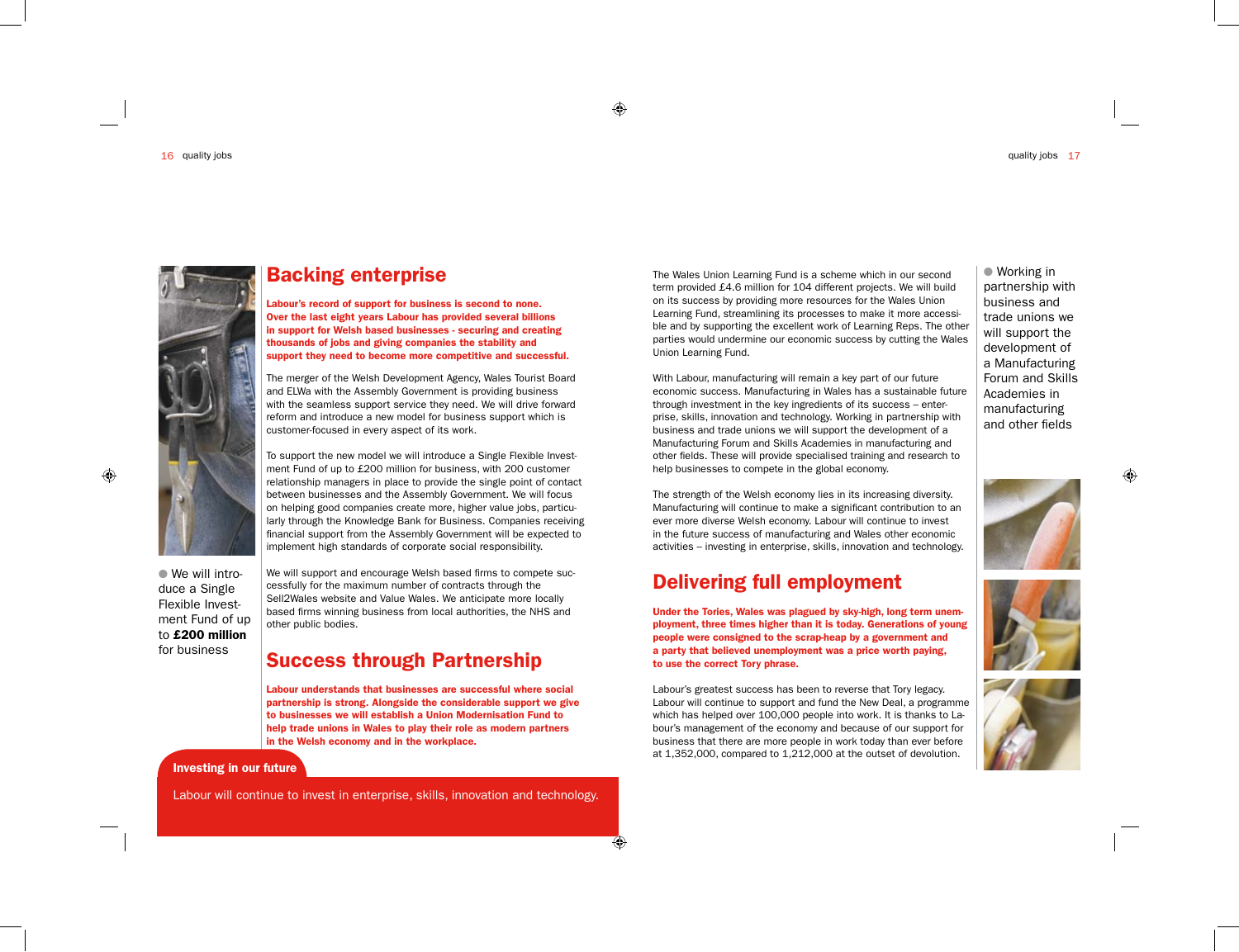

 $\bullet$  We will introduce Career Ladder work schemes to support long term unemployed into vacant positions in the public sector and then onward to further advancement

The huge investment in the Defence Training Academy in the Vale of Glamorgan will provide a massive underpinning of the Welsh economy throughout the next decade and long into the future with 5,500 full-time jobs and 5,000 trainees on site in what will be the envy of the world in skills training.

Today, unemployment has fallen faster in Wales than in the rest of the UK. Our aim is to create a full employment society in Wales providing everyone with the opportunity to fulfil their potential through work and study and training.

Working in partnership with Labour at Westminster, we will continue to offer targeted and specialist support to help people move from welfare and into work and to tackle economic inactivity. Labour will extend the Job Match and Want to Work schemes to cover the whole of the Heads of the Valleys area. We will provide targeted support to help lone parents to find and stay in work, including support for cooperative enterprises which provide emergency childcare for women in work. We will work with the Labour Government at Westminster to help areas such as Rhyl to maximise the benefits of their Cities Strategy status.

We will work within European law to encourage all public sector construction projects to include clauses specifing work and training opportunities for the long term unemployed. We will support, including through public procurement, supportive employment workplaces for disabled people.

We will introduce Career Ladder work schemes to support long term unemployed into vacant positions in the public sector and then onward to further advancement.

We will sustain collaborative programmes like Healthy Minds at Work to help people overcome mental health issues which prevent them from entering or maintaining a place in the workforce.

#### **Training**

The huge investment in the Defence Training Academy in the Vale of Glamorgan will provide a massive underpinning of the Welsh economy.

#### Promoting Wales to the world

⊕

↔

With outstanding natural beauty, a unique heritage and world leading venues, Wales is a first class tourism destination. The industry is already one of our most important sectors, generating an estimated £2 billion of revenue each year for the Welsh economy but it will require investment in skills, services and locations to remain successful in an increasingly competitive and global market place.

The merger of the Wales Tourist Board with the Assembly Government means better support to develop our tourism industry to meet new market demands. To deliver our vision of a profitable and innovative tourism industry we will market Wales as a leading tourism destination by showcasing what Wales has to offer through events such as the Ryder Cup 2010 and the Ashes Test 2009. Where practicable, we will ensure the benefits of these events are spread throughout Wales.

We will maintain our commitment to the tourism industry by promoting Wales strongly in external markets; and by strategic investments in facilities and employee skills. We will support the industry as the market increasingly moves towards shorter and activity-based breaks.



 $\bullet$  We will maintain our commitment to the tourism industry by promoting Wales strongly in external markets and by strategic investments in facilities and employee skills

⊕

 $\bullet$  To deliver our vision of a profitable and innovative tourism industry we will market Wales as a leading tourism destination by showcasing what Wales has to offer through events such as the Ryder Cup 2010 and the Ashes Test 2009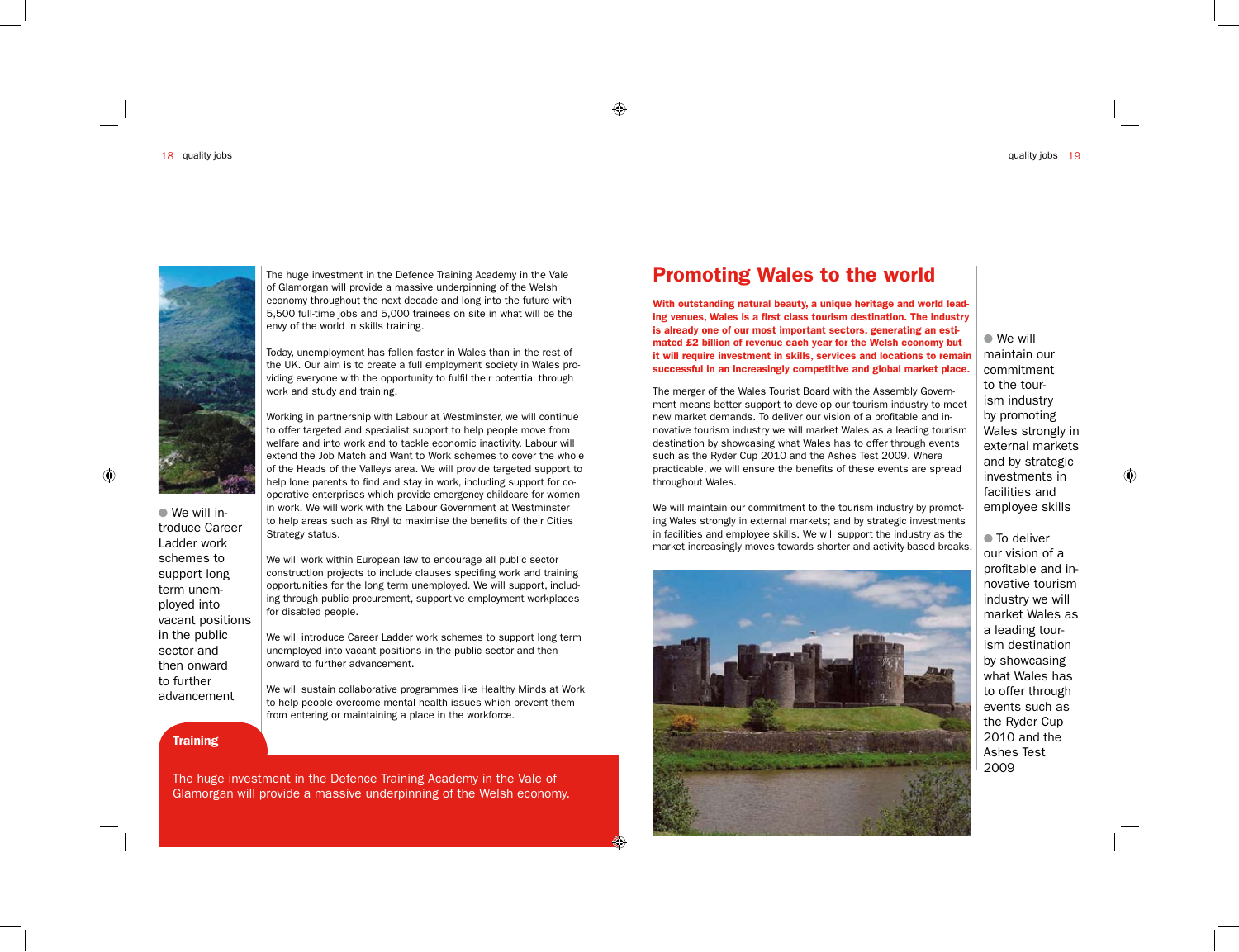# Education and Opportunity for all in a Learning Country



 $\bullet$  In our first two terms we created 23,000 childcare places and provided free nursery care for three and four year olds

#### Introduction

For Labour, education and lifelong learning has always been the route to greater prosperity and social justice. We are proud of our record of building an education and training system that is made in Wales to meet the needs of Wales. It is thanks to Labour's investment and reform that education achievements have risen, more childcare places have been created, free primary school breakfasts introduced, school councils established and workplace learning expanded. Today, Wales is once more a country famed for its passion for learning. Our commitment is to provide education and training opportunities as good as any in the world.

Excellence, opportunity and social justice are the values on which we will continue to transform our education system in a third term. In order to achieve this we will continue to increase investment in every area of education, lifelong learning and skills and improve standards. Teachers, lecturers, youth workers and other practitioners all play crucial roles in providing ever better education and training. We will continue to support their professional development and expect high quality contributions from them.

#### Best start in life

Every child deserves the opportunity to succeed in education and the best start in life to help them fulfil their potential. In our first two terms we introduced free part-time nursery places for three and four year olds, created an additional 23,000 childcare places, piloted the Foundation Phase and introduced Flying Start.

From 2008 we will roll out the pioneering, activity based Foundation Phase for three to seven year olds in schools and early years settings in Wales backed by £10 million of investment every year.

We will expand childcare provision across Wales, making it affordable and flexible to meet the demands of modern working life. In particular, through the Flying Start scheme we will provide free, part-time, high quality childcare for all 2 year olds in our most disadvantaged communities, as well as increased health visitor support, parenting programmes and other services. This will assist those parents who are currently economically inactive to find employment and, thereby, to tackle one of the roots of child poverty.

### World-class schools

#### The universal provision of comprehensive schools continues to be the cornerstone of our education system.

In the last three years alone we have invested £667m on over 1,400 school building projects. After years of Tory neglect we are building the world-class schools children, teachers and parents deserve. We will continue this momentum into a third term until such time as every school in Wales is fit for the purpose of the modern curriculum. All new and refurbished schools will be fitted with sprinklers, in line with the Fire Service recommendations. We will provide direct funding to local schools for projects which improve the school environment and make schools more sustainable. We will step up our drive to make all schools community schools, making available their premises and facilities, including childcare provision and after school clubs to all who live in the local area.

We will develop the curriculum for seven to fourteen year olds so that it is a distinct and coherent part of our education system, building on the approaches started in the Foundation Phase and preparing our young people for the key choices they will need to make before they proceed to their 14 to 19 education and training. In particular, we will ensure that they continue to make progress when they move from primary to secondary school.

We will extend the choice of courses available for  $14 - 19$  year olds, reforming the school curriculum and providing new vocational learning opportunities. In order to close the gap in education achievement between schools we will expand the targeted RAISE programme so that young people in our most disadvantaged communities can improve their level of qualifications.

● 790 primary schools now signed up to Labour's free breakfast scheme





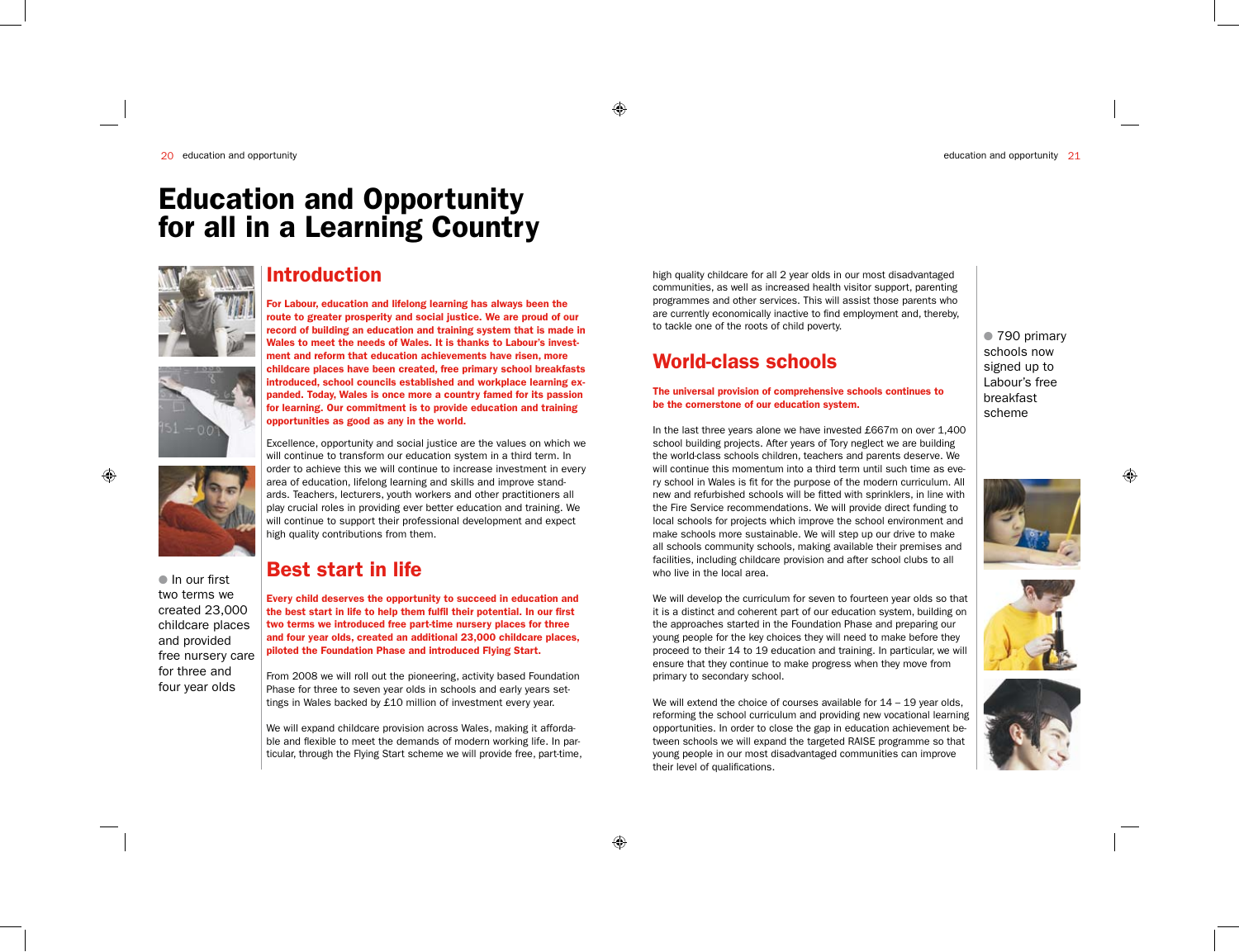22 education and opportunity education and opportunity 23

 $\bullet$  We will extend the choice of courses available for 14-19 year olds by reforming the school curriculum



continue so that by 2011 all young people between the ages of 14 and 19 will be able to study for this qualification in schools, further education colleges and work-based learning situations. The Bac represents a major achievement by Welsh Labour over its first two terms. Schools and colleges from across Wales are now signing up in ever greater numbers to this exciting and innovative qualification, giving students the opportunity of a broader based qualification and learning experience. We will take an early opportunity to use the new legislative powers which the Assembly has already obtained to underpin Labour's new agenda for 14 – 19 year olds.

The roll out of the Welsh Bac beginning in September 2007 will

We will step up action to help all young people to realise their full potential. We will provide more support for pupils with additional learning needs, continue to develop our Anti-Bullying policies and give appropriate support for those who have been excluded. Action will be taken to address inequality in performance, particularly by



 $\bullet$  We will ensure that the opportunity to study for the Welsh Baccalaureate exists in all parts of Wales

boys and some ethnic minority groups. We will offer dedicated professional support to young people aged 16 to 19 and not in employment, education and training, to encourage them to re-engage in education, training or in some form of volunteering. We will invest in the appointment of specially trained outreach youth workers to work with young people not in education or training.

We will actively encourage local councils to respond positively to rising demand for Welsh medium education. We will encourage Englishmedium schools to offer the choice of taking some subjects through the medium of Welsh.

We will take action to tackle the growing problem of childhood obesity and to improve the health of children in schools, including through more investment in 'green gyms' and safe exercise equipment in playgrounds. Welsh Labour has delivered its commitment to introduce free breakfasts in our primary schools with 50% of schools now signed up for the scheme and we will continue to expand it. We will also improve the nutritional standard of school food and

the quality of school kitchens, as well as expanding the number of Healthy Schools. We will continue to improve school sport and aim for young people taking part in at least two hours of school sport every week.

#### Learning for Life

A third term Labour Assembly Government will transform provision for lifelong learning in Wales. We will ensure all adults have the opportunity to learn new skills and gain qualifications, whether in a reformed post-16 sector, work based learning, community and adult education and higher education.

We will invest £20 million in the youth service to give more opportunities for young people and to support the development of our Youth Service Strategy. The youth service has a critical role to play in ensuring that our young people are offered opportunities within their communities to participate in learning and community development.

Following the completion of a major review into further education we will implement wide-ranging reforms to offer high quality provision to all our 14 – 19 year olds. We will invest in our further education institutions to make them centres of excellence for vocational and skills training. Following on the pay parity with teachers achieved in the second Assembly, we will ensure that the initial training and professional development of FE lecturers are of a similar standard to teachers.

Wales has seen an exceptional expansion of work placed learning and skills provision in recent years. Since 1999 the number of Modern Apprenticeships has risen by 7,000 and 104 projects have been supported through the Wales Union Learning Fund.

We will build on this success in order to rise to the challenge of the Leitch report on the skills the UK economy will need by 2020. We will seek to increase the number of Modern Apprenticeships to 25,000 per year and continue to improve work-based learning







⊕

 $\bullet$  We will increase the number of modern apprenticeships to 25,000 a year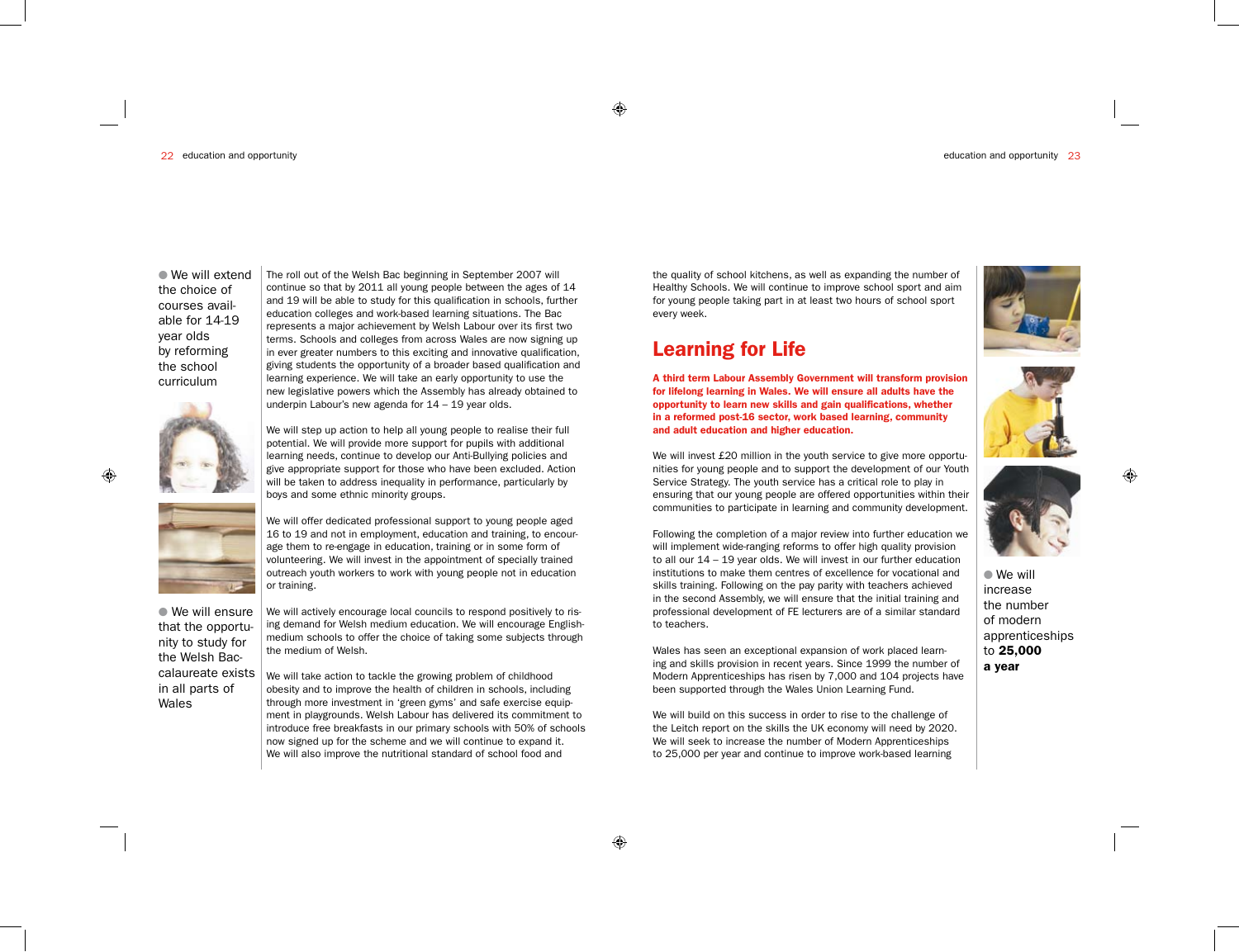$\bullet$  We will support the work of the University of the Third Age and offer free ICT courses to older people

● The Wales Union Learning Fund will be expanded

◈



provision. The Wales Union Learning Fund will be expanded. We will develop a National Careers Service building on the work of our current Careers Companies.

We will continue to invest in raising the level of basic skills and we will establish Skills Academies covering most important employment sectors in Wales to help people in employment to upgrade their skills. These will involve networks of existing groups from major employment sectors, including the Sector Skills Councils and representatives of learning providers and trade unions.

Adult and community education also has an important role to play. We will support the work of the University of the Third Age and offer free ICT courses to older people.

Our universities are crucial to the future development of Wales and we need them to be strongly involved in assisting the growth of our economy, more closely linked to schools and further education institutions and to greatly increase participation in higher education from our most disadvantaged areas. This is why we want them to grow stronger through collaboration and, where appropriate, mergers and to develop their research and enterprise profiles.

The new funding arrangements that we have put into place for higher education and students from 2007/08 will support the sector in delivering for Wales. During a third term we will maintain this level of funding and monitor progress on widening access. We would anticipate reviewing these arrangements before the end of a third Assembly term.

#### Welsh Medium Education

We will actively encourage local councils to respond positively to rising demand for Welsh medium education. We will encourage English-medium schools to offer the choice of taking some subjects through the medium of Welsh.

# Stronger, safer communities

### Introduction

⊕

Labour believes everyone has the right to live in communities that are safe, clean and secure. Our aim is to build communities that are founded on mutual respect and on the responsibilities we owe to one another.

Side by side with tough measures such as anti-social behaviour orders, acceptable behaviour contracts and fixed penalty notices, we will also be tough on the causes of anti-social behaviour and the conditions that foster it. At the heart of all that we do will be a commitment to the rights we all enjoy and the responsibilities we all owe.

Alongside this we will invest in the long-term future of our communities. We will make our villages, towns and cities places where people want to live and places where people feel safe and secure.

#### Tackling anti-social behaviour

Too many communities are plagued by the problems of anti-social behaviour. It undermines the fabric of our communities and makes life a misery for some pensioners and hard-working, law abiding families.

Overall crime has fallen by over 30 per cent since 1997 and the chances of being a victim of a crime is the lowest since 1981. There are record numbers of police officers on the streets in Wales, almost 1,000 more than in 1997. These are backed by over 600 Police Community Support Officers, none of whom existed in 1997.

Working in partnership with Labour at Westminster we will renew our efforts to tackle anti-social behaviour by giving communities, police and local authorities the powers and resources they need. We will strengthen the role of Community Safety Partnerships and give local communities a greater voice in deciding local policing priorities and in directing resources to tackle specific problems of anti-social behaviour. We will establish an anti-social behaviour unit in every local







• There are almost 1,000 more police officers than in 1997, backed by over 600 Police Community Support Officers ◈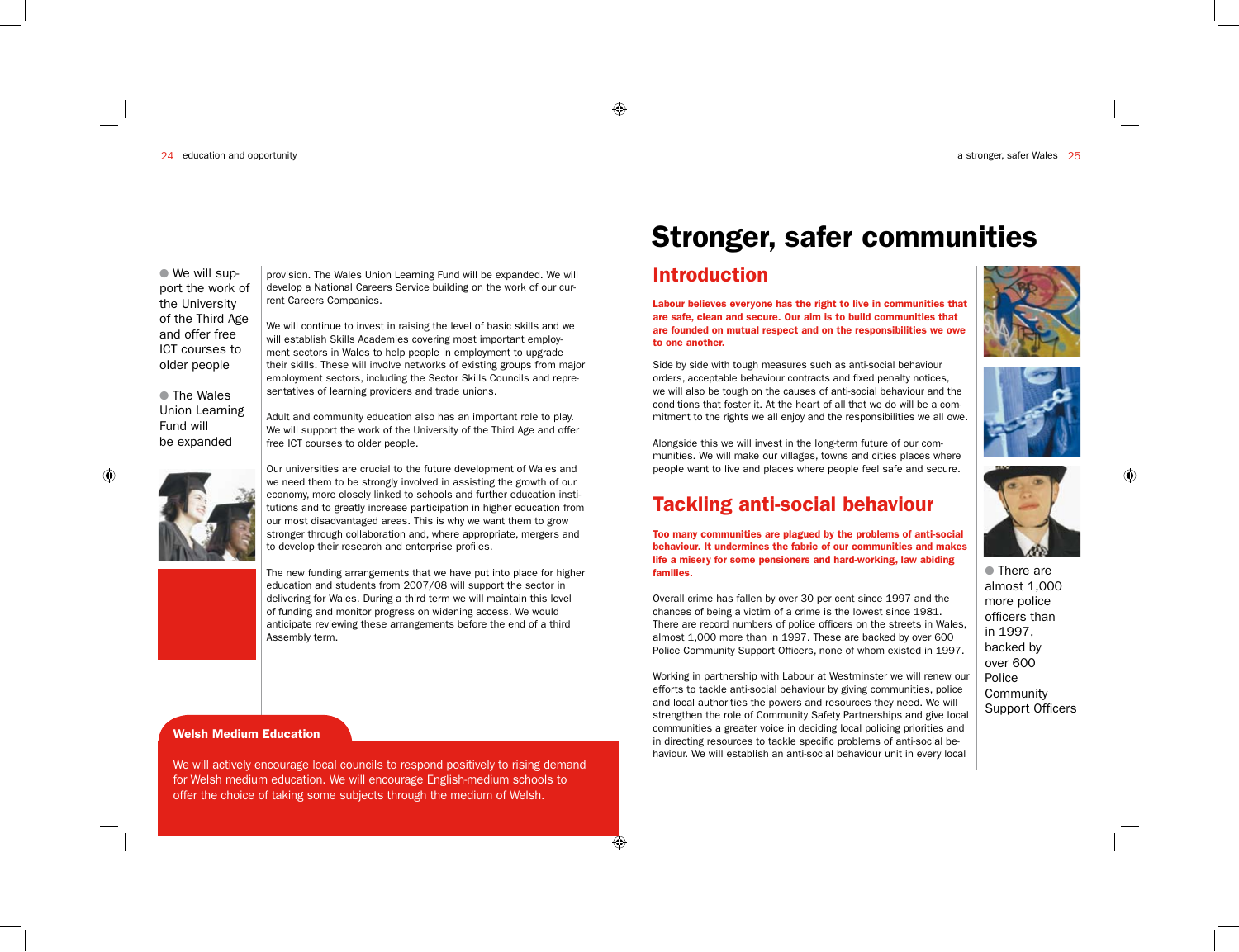#### 26 a stronger, safer Wales a stronger, safer Wales 27



authority area so that tough and co-ordinated action is taken in every part of Wales.

We will increase investment in the Safer Communities Fund to £24m over the whole Assembly term. This fund is targeted at providing support and action where communities suffer from anti-social behaviour.



 $\bullet$  We will increase investment in the Safer **Communities** Fund to £24m

The misuse of alcohol and drugs is a major threat to the quality of life in our communities. Over the past four years the Assembly Government has doubled its investment in support for the rehabilitation of drug addiction. In the next term there will be a four year fund of £75 million. This will help to tackle the effects of substance misuse, such as anti-social behaviour and crime, and help change attitudes towards alcohol by educating people and encouraging them to consume alcohol responsibly.



In a third term we will create a Tidy Towns initiative. This will involve concerted action to improve the state of our towns, villages and roads: increasd fines for littering, graffiti and fly-tipping, new targets for local authorities to take action, establishing new requirements on businesses to maintain their properties and establishing a £16 million four year campaign of community action.

Using the new 2006 Government of Wales Act we will seek new powers to tackle all forms of environmental pollution, improve waste management and promote behaviour which protects our shared environment.

We intend a radical improvement of the youth service – a national strategy to ensure local authorities, the voluntary sector and the youth justice service all work better together to provide young people with the opportunities they deserve. We will take action to ensure that young people and communities can have access to facilities in schools. To make all this happen we will set up a £20 million capital fund to improve local youth services and continue to increase access to school facilities.

At the heart of our approach is a commitment to the three 'R's' of safer communities: rights, responsibilities and respect. Young people deserve the respect of the other generations but in turn young people need to respect one another and the communities they are part of. There is no excuse for anti-social behaviour. However we recognise that more opportunities and services are needed to help young people to be more active, have fun and to develop that culture of respect for each other and other generations.

#### A vision for local government

Labour believes in strong and accountable local councils. Labour in the Assembly Government has been working closely with all local authorities, providing the money and setting the standards, to achieve improved local services. We believe in striking the right balance between giving councils the freedom they need to make their communities stronger and ensuring they are responsible in spending taxpayers' money.

In a third term we will drive forward a strong vision for the future of local government in Wales. At the heart of this vision will be a demand that public services should work more closely together and that they put the citizen centre stage. In a local area this will mean local councils, the NHS and other services should work together to provide better services for people. Rigorous national standards will be introduced to make sure every service in every part of Wales is up to scratch.

 $\bullet$  We will increase fines for littering, graffiti and fly-tipping







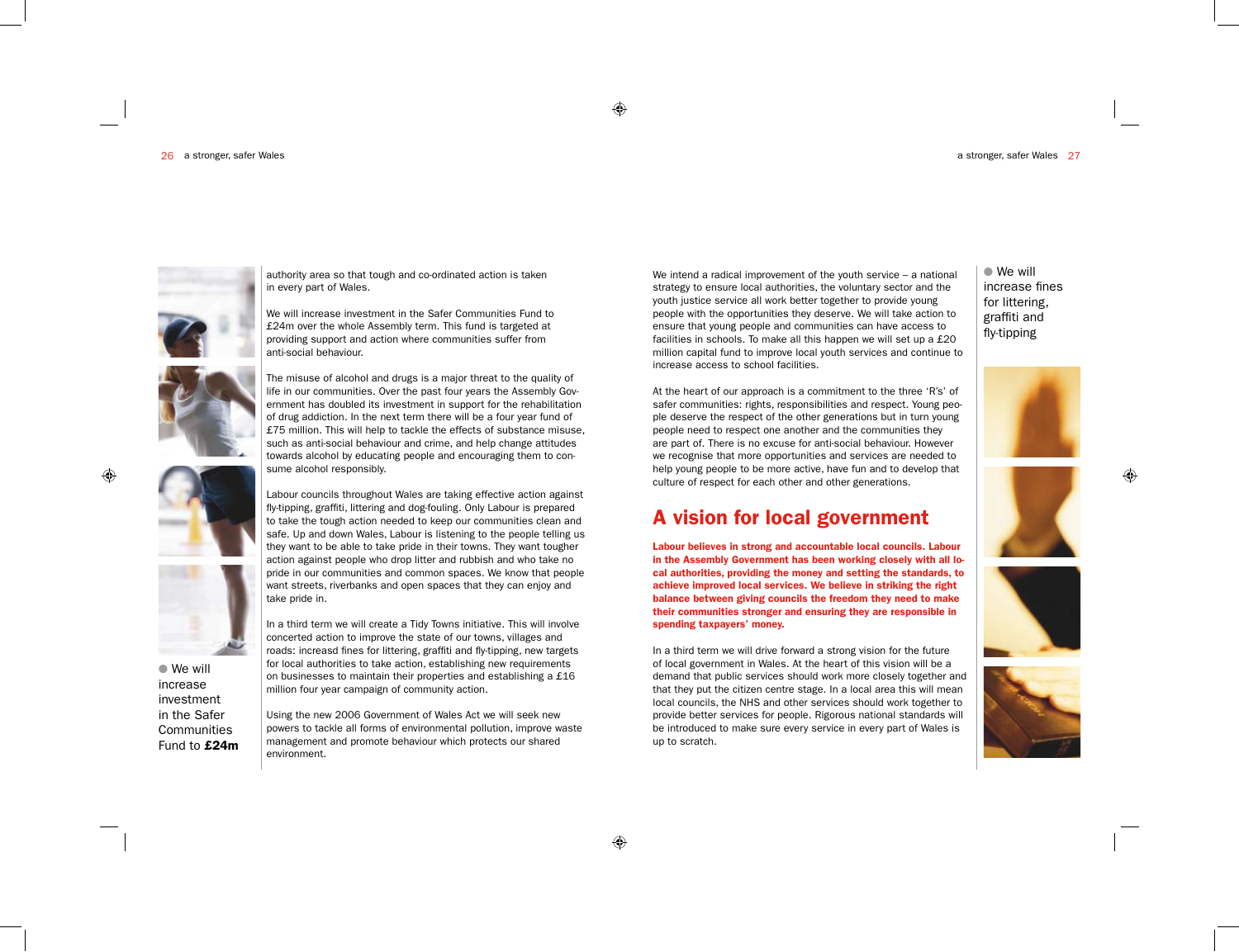a stronger, safer Wales 29

28 a stronger, safer Wales



People in Wales need public services which are accessible and well coordinated in their local neighbourhood, community, town or village. They need to be able to engage with public service providers at this local level. Fully supported and effective councillors have a key role to play in engaging with local people and being a champion of their needs for public services. Labour will take steps to make local services even more responsive to local people and will ensure that local councillors are better supported to fulfil their role of engaging more fully with local people.

We will remain opposed to the introduction of proportional representation for local council elections. We believe that moving away from the current voting system would undermine the direct accountability of councillors to the communities they serve and would damage the effectiveness of local government.

Council taxes in Wales are twenty-five per cent lower, Band D for Band D, than in England because of the priority that the Labour Assembly Government has given to providing grants to local authorities. We will continue to provide the financial support necessary to allow council tax increases to be kept to a reasonable level. A reserve power to cap excessive council tax increases will be maintained.



#### Improving public services

Labour understands that we achieve improvements in public services when we work with the people who provide them. We will put in place a Social Partnership Agreement for public services in Wales in which the Assembly Government, the trade unions and employers commit themselves to partnership in achieving change and improvement.

We have more than delivered our commitment to invest more than £1 billion on modernising schools, hospitals and GP surgeries over the last four years. We will develop new ways of achieving needed capital development ensuring good quality services and good quality working conditions. We will establish a Strategic Capital Investment

Board to ensure that capital investment by the public sector and through not-for-profit organisations meets the needs of people in Wales and makes best use of the funding available.

#### Culture and Sport for All

Since 1999 Welsh Labour has delivered record investment in widening opportunities in arts, culture and sport. We have increased investment in supporting the Welsh language and given people free access to museums and galleries. Pensioners and school children can swim for free in public pools. Our capital city has a world class performing arts venue, The Wales Millennium Centre. Across the nation, we have built and refurbished cultural centres from Galeri in Caernarfon to the Waterfront Centre in Newport. A £2 million arts outside Cardiff fund has put more and better performances on the new and refurbished stages all over Wales.

Right at the heart of our approach to culture and sport is a commitment to opportunity to all. We believe in elite performances but not elite audiences. We are determined that opportunities to enjoy Wales' rich cultural and sporting activities are available to all. This is why, in our first two terms, we have given more people than ever before the opportunity to learn Welsh, given free access to museums and galleries in Wales and developed national free swimming schemes. Behind each one of these initiatives has been a determination to widening access and opportunity.

Labour is committed to a strong future for the Welsh language. It is a unique cultural asset of the nation and no party or pressure group has the right to claim ownership of it. Over the last eight years we have backed our commitment with investment, with Assembly spending on supporting the language rising by an additional £28m over the last three years.

Great progress has been made in helping more people to learn and to speak Welsh. Public bodies, quite rightly, have a legal obligation to use both our national languages. We will legislate to establish

● Pensioners can swim for free in council pools, young people can swim for free on the weekends

 $\bullet$  We will legislate to establish a Dyfarnydd. There will be no legislation to compel private sector businesses such as factories, shops and banks to operate in Welsh

◈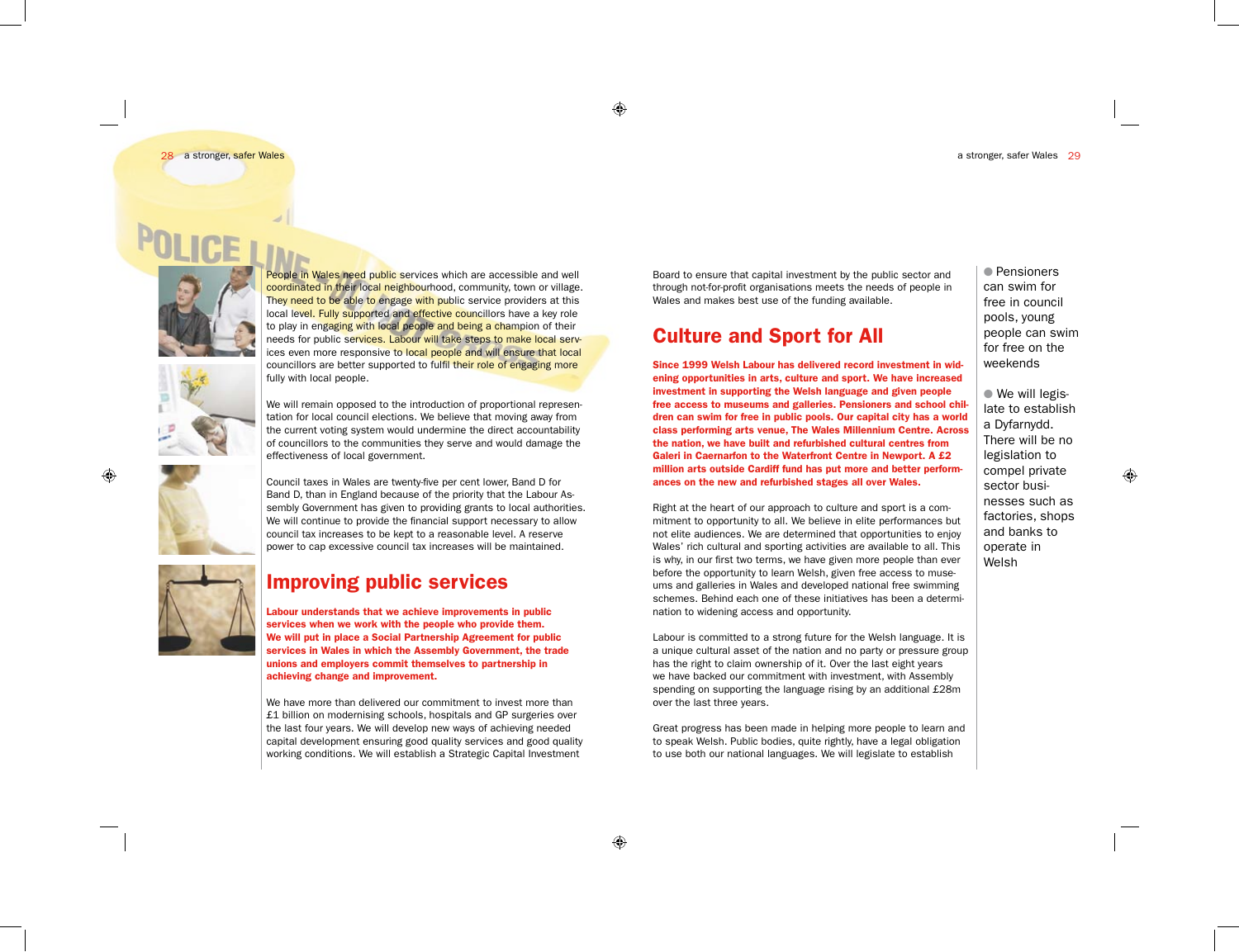

● Building on the success of free entry for museums and galleries, we will give Welsh pensioners and Welsh children free entry to Assembly funded heritage sites

⊕

a Dyfarnydd, to be an impartial arbitrator of their Welsh language schemes, and to advise Government. There will be no legislation to compel private sector businesses such as factories, shops and banks to operate in Welsh. We believe that positive engagement and investment, not compulsion and sanctions, are the best way forward for the Welsh language.

The future of the language rests with children and young people. We will encourage local councils to respond positively to the rising demand for Welsh medium education. We will support Englishmedium schools to offer the choice of taking some subjects through the medium of Welsh. We will encourage Welsh speaking parents to pass on the gift of bilingualism to their children by funding a nationwide Twf programme.

We will implement the recommendations of the Stephens Review into the future development of the arts in Wales. We will place a statutory obligation on local councils to promote culture and encourage them to work together and with other partners in the voluntary and private sectors to deliver high quality cultural experiences for their communities.

Building on the success of free entry for museums and galleries, we will give Welsh pensioners free entry to Assembly funded heritage sites. We will continue to offer free entry to school parties and we will provide vouchers for free entry to children and their families. To ensure the contribution of working communities to history and development of Wales is never forgotten, we will establish an all-Wales Collection of People's History, backed by a permanent curatorial staff with responsibility for the promotion and the development of the collection.

Working with local councils we will establish a major programme of capital investment and refurbishment of our public library network. We will continue to invest in improving ICT in libraries, including maintaining free, universal public access to the Internet, to help bring them into the 21st century. We will introduce more flexible and convenient library services for users. We will support local museums and archives with grants to improve their services.

The free swimming schemes for older people and school children were the first national schemes of their kind anywhere in Europe. The success of the scheme has been phenomenal, with huge rises in the number of older people and school children taking up the opportunity of swimming. We will continue to fund the schemes in our third term. We will significantly extend the children's scheme by giving all children the opportunity to use a sport or leisure facility or a swimming pool free of charge at weekends.

We will increase investment in school sport and boost after-school activities, including the continued support of Dragon Sport and schemes to improve the participation of girls. To help boost grassroots sport we will train additional coaches to the latest UK standards and ensure that school children undertake at least five hours of physical activity each week.

As part of the run-up to the 2012 Olympics, we will deliver a successful UK Schools Games in Cardiff, Swansea and Newport in 2009, which will provide a platform to help our young athletes to deliver their full potential. We look forward to hosting the Ryder Cup, the highest profile golfing tournament in the world, in 2010. We will ensure the benefits of these events are spread throughout Wales. We will create more fun and healthy opportunities for mass participation in walking, cycling and running events. In a third term, we will work with Supporters Direct to help give Welsh fans of all sports a greater say in how their clubs are run.



● The free swimming initiative for older people and school children was the first national scheme of its kind anywhere in Europe



◈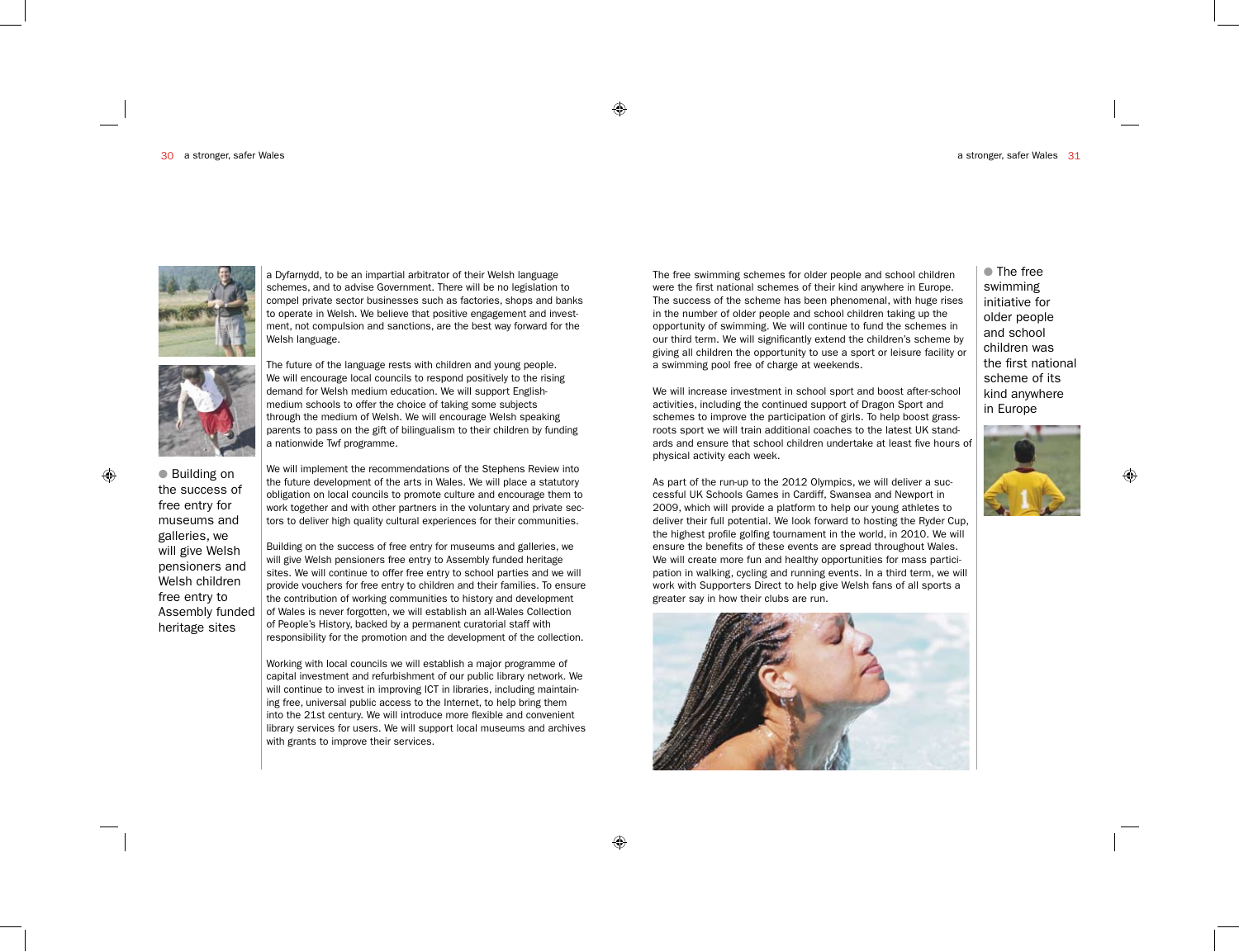

# A fair Wales

Tackling child poverty

The most corrosive and enduring legacy left by the Tories was the level of child poverty in Wales. The legacy of Thatcher and Redwood was of talent wasted and of children denied the opportunities to have fulfilled lives.

Since 1999 there has been a twenty per cent fall in the number of children living in poverty in Wales. A decade ago, the level of children living in poverty in Wales was well above the UK average. Today the rate in Wales has fallen to match the overall level in the UK. This improvement has happened further and faster in Wales than other parts of the UK.

While child poverty reduction has made great strides forward in Wales, there is still a long way to go, with 170,000 children still in poverty, over twenty-five per cent of the child population.



• Since 1999 there has been a 20% fall in the number of children living in

Labour has always backed its vision with practical action, with free school breakfasts for primary school children being introduced and this is why we are targeting investment to raise standards in our schools. In our third term we will continue to take practical action to make a real difference to the lives of children.

For every child entering full-time compulsory schooling we will introduce a £50 top-up to the Child Trust Fund, rising to £100 for children in low income families. This will help to boost the savings of children in Wales and improve opportunities later in life.

Labour understands that tackling child poverty is about more than just raising incomes. Our focus will be on raising the aspirations of children from the poorest backgrounds by providing opportunities and experiences normally denied to them. We will therefore boost poverty in Wales children from the poorest backgrounds by providing opportunities<br>Using the new powers of the Assembly we will take action to tackle child

investment in the youth service and we will help schools to build creative partnerships with musicians, artists and sports clubs to make sure every child in Wales has the opportunity to take part in a rewarding extra curricular activity. Beyond school age we will monitor participation in further and higher education to promote the take-up in those areas where the fewest young people remain in education.

Because all our children deserve the best start in life we will provide a free, part-time nursery place for every two year old in deprived communities in Wales through the Flying Start scheme.

Using the new powers of the Assembly, Labour will step up our efforts on behalf of children in Wales by seeking the power to reform the law in relation to vulnerable children in Wales, including action on child poverty. This will place a legal requirement on public agencies, such as the NHS and local government, to make and to demonstrate their contribution to tackling child poverty. Alongside this we will initiate a policy of child poverty proofing all Assembly Government initiatives. That means, testing every Assembly initiative against our mission to eradicate child poverty.

We will implement programmes to help the poorest families in Wales to maximise the income they receive and to protect them from unscrupulous money lenders. To achieve this we will expand benefit and debt advice services, improve financial education and ensure access to credit union membership for every secondary school student in Wales.

Only Labour in the Assembly, working in partnership with Labour at Westminster, has the commitment and the ideas to eradicate child poverty in Wales by 2020. It will be a flagship of our third term in office and a political commitment to make Wales a truly fairer country.

#### Action on child poverty

poverty and to support our most vulnerable children.

**By 2010 we** will have halved child poverty in Wales from the levels we inherited in 1997. By 2020, we will have eradicated it altogether

● For every child entering fulltime compulsory schooling we will introduce a £50 top-up to the Child Trust Fund, rising to £100 for children in low income families

◈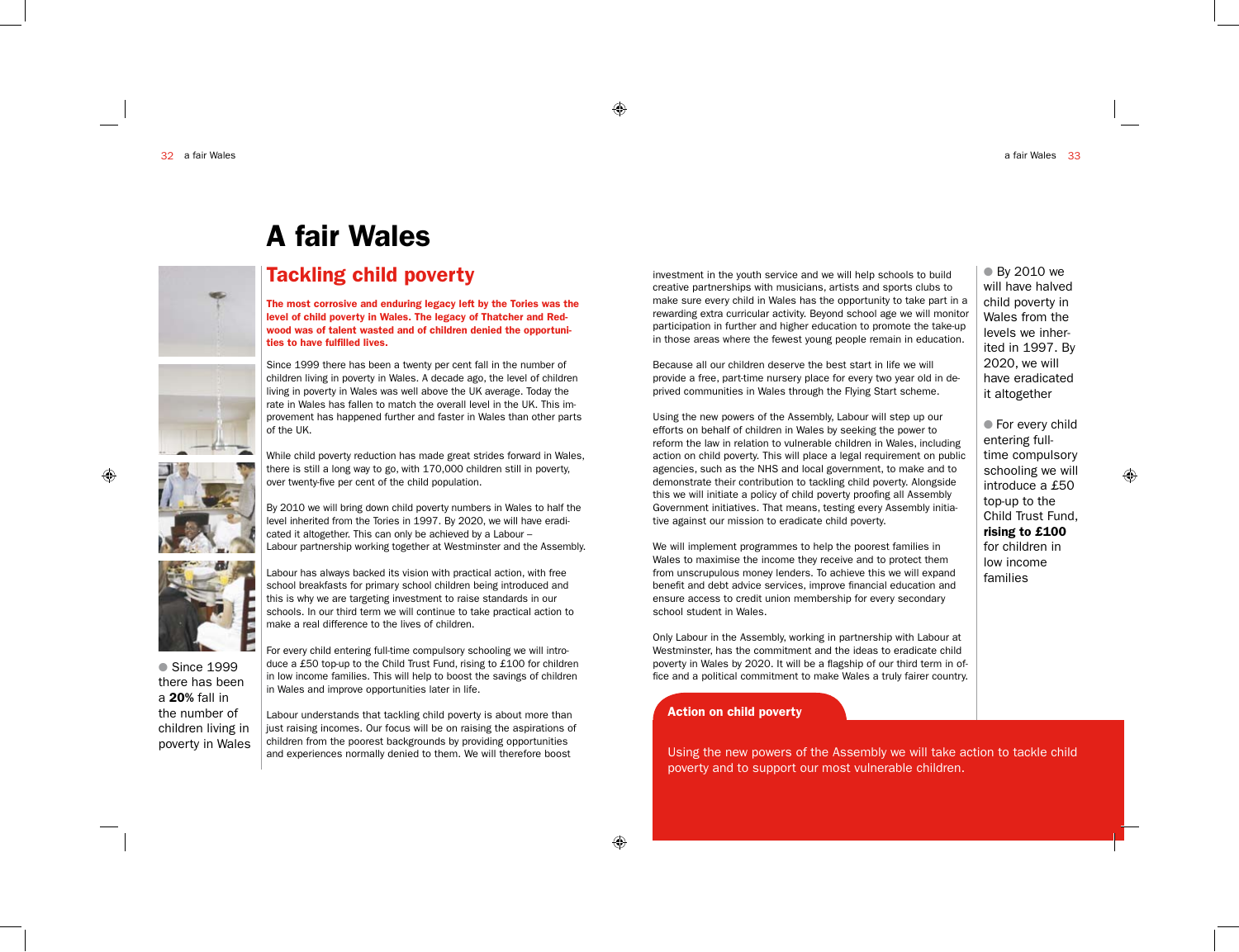

### Breathing new life into our towns, cities and villages

Labour is committed to strong, vibrant communities. We want our towns, villages and cities to be safe and clean, and places where people want to live and work. Our first and second terms kickstarted the process of regenerating our communities through the innovative Communities First programme, European structural funds, renewal areas and through the Heads of the Valleys investment. In our third term we will continue to prioritise investment in the regeneration of communities in Wales.

Housing is crucial to community regeneration. In our second term we increased investment in the social housing grant by 64% and introduced new planning guidance to increase the availability of affordable housing. In our third term we will invest £450 million in new social and affordable housing to help build an additional 6,500 new affordable homes.

 $\blacksquare$  In our third term we will invest £450 million in new social and affordable housing

We will seek new legislative powers to be able to retain the pool of housing available for rent in areas of high housing need as one measure to improve the availability of affordable housing. Alongside this we will identify and make available publicly owned land for the development of low-cost housing to help first-time buyers get a foot on the housing ladder. All new housing developments and buildings will be subjected to new green rules which will dictate the highest possible standards of energy efficiency.

The Heads of the Valleys programme is the largest regeneration scheme of its kind in Britain. In our third term we will continue the dualling of the Heads of the Valleys road, the regeneration of a series of town centres starting with Abertillery, Blaenavon, Bargoed, Merthyr Tydfil and Ferndale as well as capitalising on the potential of a £700m housing redevelopment scheme. These regeneration schemes will provide additional employment, meet the highest environmental standards by minimising the carbon effects of the schemes and build homes and communities that are sustainable and energy efficient.

Labour has always understood that regenerating communities requires a long term commitment from government and the public sector. This is why, in our third term, Labour will continue funding for the regeneration of the least well off communities in Wales through a Communities Next programme.

We will maintain a programme of regeneration to advance the opportunities of people and communities. We will maximise European regeneration funding to help breathe new life into our disadvantaged communities. We will provide funding to help set up farmers markets in towns across Wales. This will help draw people into our town centres and give farmers the opportunity to sell their produce direct to local people. We will promote Wales as a fairtrade nation.



**Labour will** continue funding for the regeneration of the least well off communities in Wales

 $\bullet$  We will provide funding to help set up farmers markets in towns across Wales

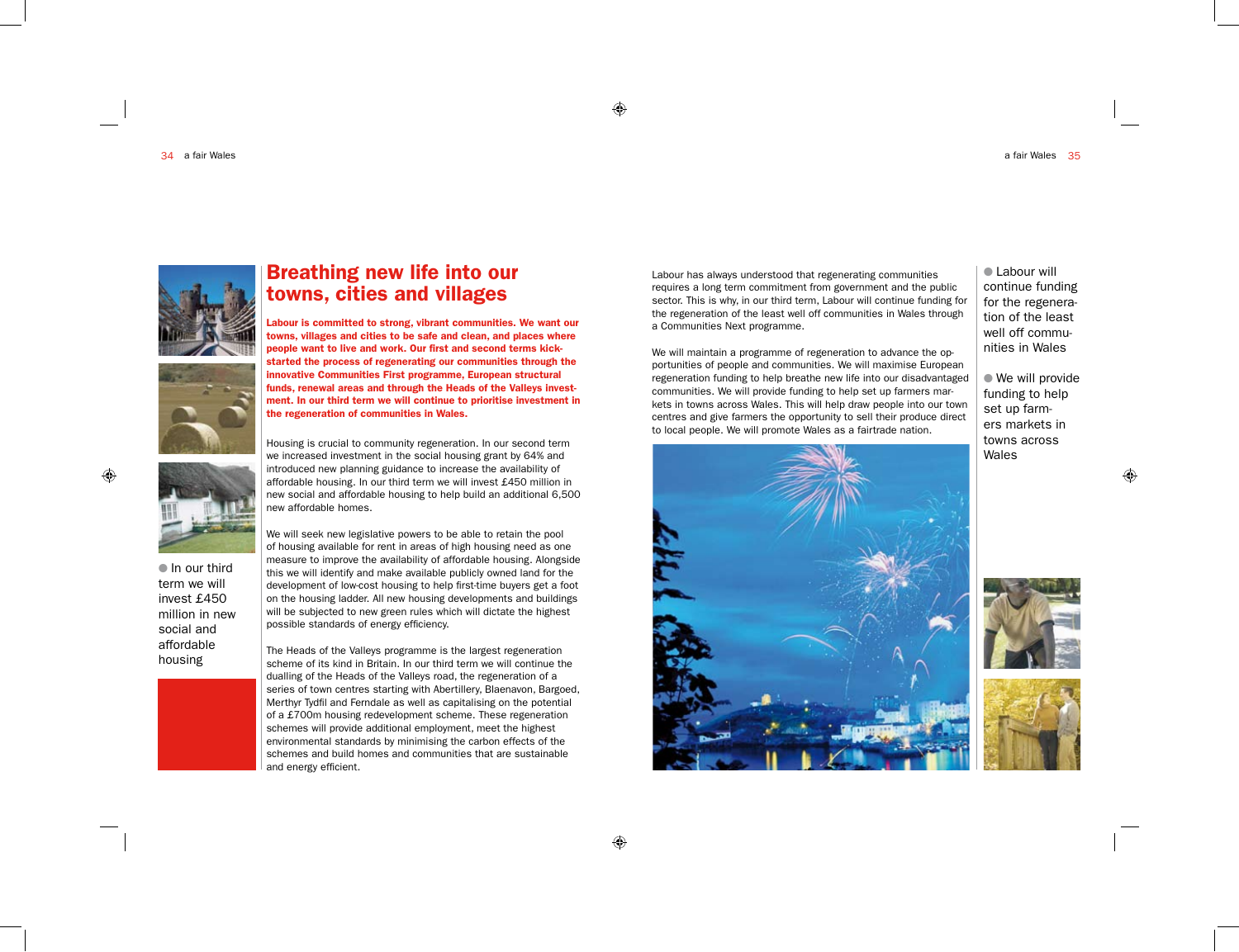# A green Wales



#### Introduction

In our first and second terms Labour pioneered action to promote sustainability and to make our communities greener and cleaner. In a third term we will implement practical policies to tackle climate change and improve the local environment. We are determined to leave a clean, green and sustainable Wales for future generations and not a legacy of pollution and non-sustainable development

Labour is playing a key role on the international stage in finding global solutions to the challenges arising from climate change, from the recent European Union agreement to reduce greenhouse gas emissions by 2020, to the G8 summit due to take place later in the year. At the beginning of March, Labour published the Climate Change Bill which will make the UK the first country in the world to introduce legally binding targets to reduce carbon dioxide emissions by 60% by 2050. Welsh Labour have been working at the heart of government to ensure that a proper contribution is made from Wales towards delivering these overall UK targets.

A small country like Wales has a responsibility to reduce our carbon emissions and show how we can reduce energy wastage and live within our energy means. A Labour Assembly Government will continue to give strong leadership to the public and the private sector in our common effort to tackle climate change.

#### Wales: a world leader in renewable energy

Labour will rise to the challenge of climate change by putting sustainability at the heart of our economic strategy. We will help businesses in Wales to embrace the opportunities that increasing demand for environmental technology will offer and provide increased support to companies to help them reduce their carbon emissions and move to sustainable energy use.

In a third term we will give continued support for renewable energy, especially marine and wind power. We will expand the work of the Welsh Energy Research Centre to help put Wales on the map as a leading developer of renewable energy and technology. We are supporting the Sustainable Development Commission study to the development of a Severn Barrage and we will give careful and active consideration into the recommendations. We recognise that nuclear power generation remains an option in the debate on reducing carbon emissions in any future mixed energy supply.

We will take forward plans contained in the Wales Energy Route Map to ensure a balanced and sustainable energy supply, including a viable future for the coal industry in Wales that is both safe and clean. Labour in the Assembly will provide support for the development of clean coal technology. We will finalise new planning guidance introducing a buffer zone around opencast sites.

Key to tackling climate change is harnessing the enormous potential of micro-generation and energy efficiency. To help achieve this we will take forward a micro-generation strategy to increase the amount of domestic and business energy produced through renewable sources. We will work towards making 100,000 homes energy efficient and towards 30,000 solar power and other microgeneration units on buildings across Wales by 2012. We have introduced new guidance to ensure that all new developments and premises are required, under planning law, to generate a proportion of their energy from renewable sources such as wind turbines and solar panels and we will take this further by working towards our aspiration that that all buildings built from 2011 onwards will be zero carbon. In order to underpin consumer confidence in new technologies we will establish a comprehensive energy advice network.

The role of the public sector in Wales to tackling climate change goes beyond bringing in regulations for others to follow. Over the next four years, with Labour, the public sector in Wales will increase the amount of energy generated in public buildings from micro-renewable sources. New public sector development will be required to generate a proportion of its energy requirements from micro-





 $\bullet$  We will ensure that all our government buildings are carbon neutral by 2012

◈

 $\bullet$  We will work towards 30,000 solar power and other microgeneration units on buildings across Wales by 2012

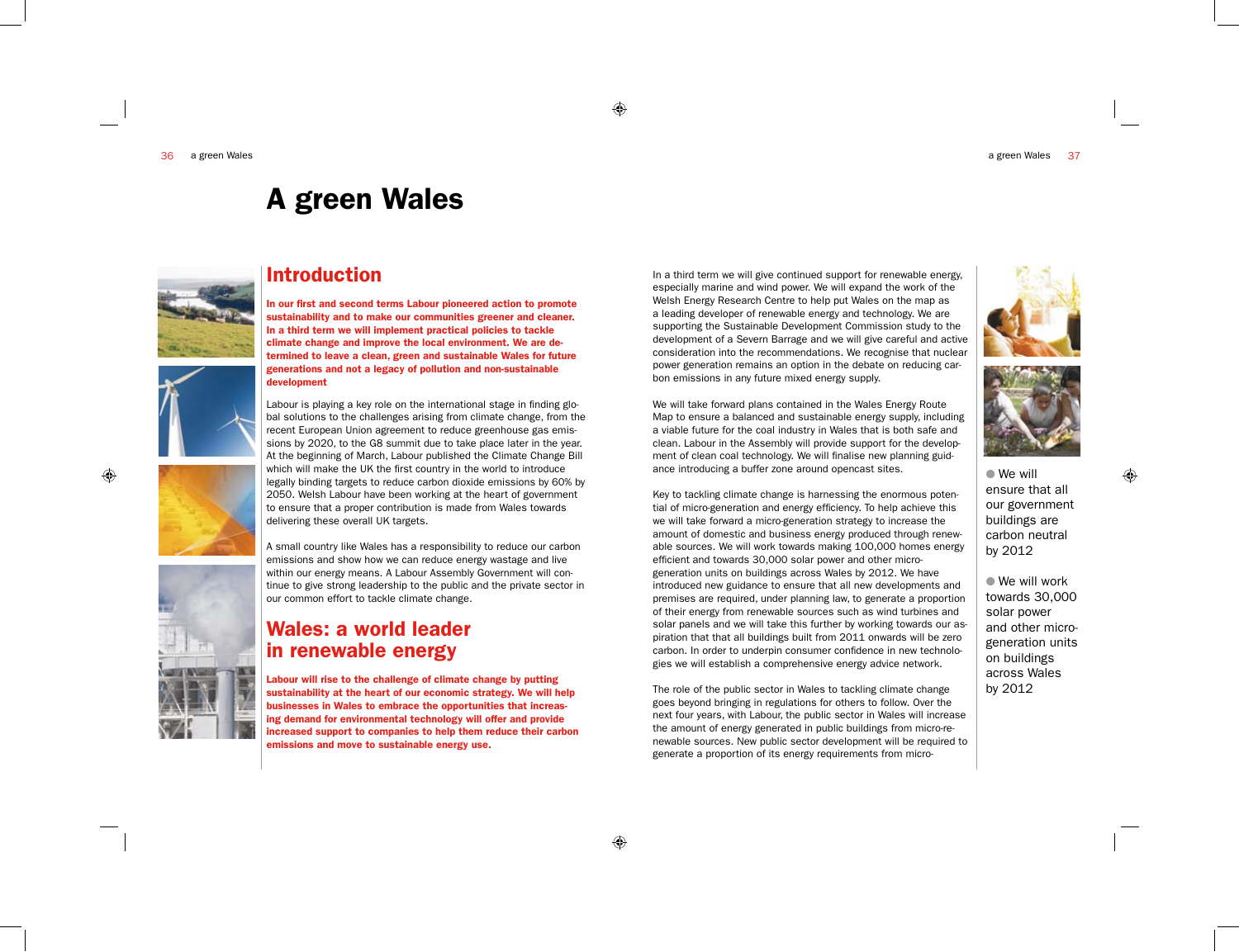

 $\bullet$  In a third term we will place sustainability at the heart of the national curriculum, increase opportunities for outdoor learning and increase the number of Eco Schools across

**AND REAL** 

Wales

generation and to meet the highest energy efficiency standards. We will increase investment to make existing public buildings more energy efficient and by 2012 we will ensure that the government estate in Wales is carbon neutral. Long-term this will help to reduce Wales' ecological footprint and to make savings for the public purse.

### A cleaner and greener Wales

Unlike the Tories our commitment to the environment is backed by action. This is why, in our third term, we will focus on practical action to improve the quality of the Welsh environment. New rules will be introduced to protect and improve green spaces and action will be taken to halt the decline in Welsh biodiversity. This will include action to enhance our marine and coastal environment and work to look at marine reserves.

Tough new regulations will be introduced to cut the use of harmful farm pesticides and we will continue to promote sustainable farming in Wales. We will review all agri-environment schemes with a view to introducing a simpler single scheme, one which is both less bureaucratic and better value for the tax payer. Wales will continue to implement the most restrictive possible policy relating to GM crops.

One of the challenges for this generation is to prepare the next for the decisions they will have to take to safeguard the future of the planet. In a third term we will place sustainability at the heart of the national curriculum, increase opportunities for outdoor learning and increase the number of Eco Schools across Wales.

Today, because of Labour action to open up our countryside, more land than ever before is now available for walking. We will build on the Countryside and Rights of Way Act by further opening up our stunning natural environment by developing open access to the coast through an all-Wales coastal path. We will also investigate creating a statutory right of coastal access.

In our first term we established the Design Commission for Wales which plays an important role in delivering sustainability throughout our built

environment. In our third term, we will look at placing the Design Commission for Wales on a statutory footing. We will continue to work to make the planning system more responsive to local communities.

#### New powers for a safe, green transport system

A modern transport infrastructure is an essential platform for a successful economy which benefits all parts of Wales. In our second term we launched an £8 billion, 15 year transport plan. Our investment is already bearing fruit through, for example, progress on the dualling of the Heads of the Valleys, the soon to be reopened Ebbw Valley railway, an express busway in Swansea and a new gateway to link the port and town in Holyhead. We will take forward the provisions of the Transport Act (Wales) 2006.

In a third term Labour will continue to prioritise investment in our transport infrastructure, including further improvements to North - South rail links and the Valley Lines. We will modernise our strategic road and rail routes and provide sustainable transport solutions to the meet our future economic and environmental needs.

Under the new powers granted to the Assembly Government, we will develop the Traws Cambria route into an all-Wales Network for Rail and Bus Travel in Wales, helping to give passengers and communities the joined up, integrated transport system they need. There will be improved links and journey times for the thousands of users of this service.

As part of our 15 year transport plan we will improve the A40 west of St Clears in Carmarthenshire, we will strengthen the strategic role of Holyhead, and we will consider options for a link between the M4 and Cardiff International Airport and the Defence Training Academy at St Athan.

#### Linking people

We will develop an all-Wales road and rail network to help join up people and communities.